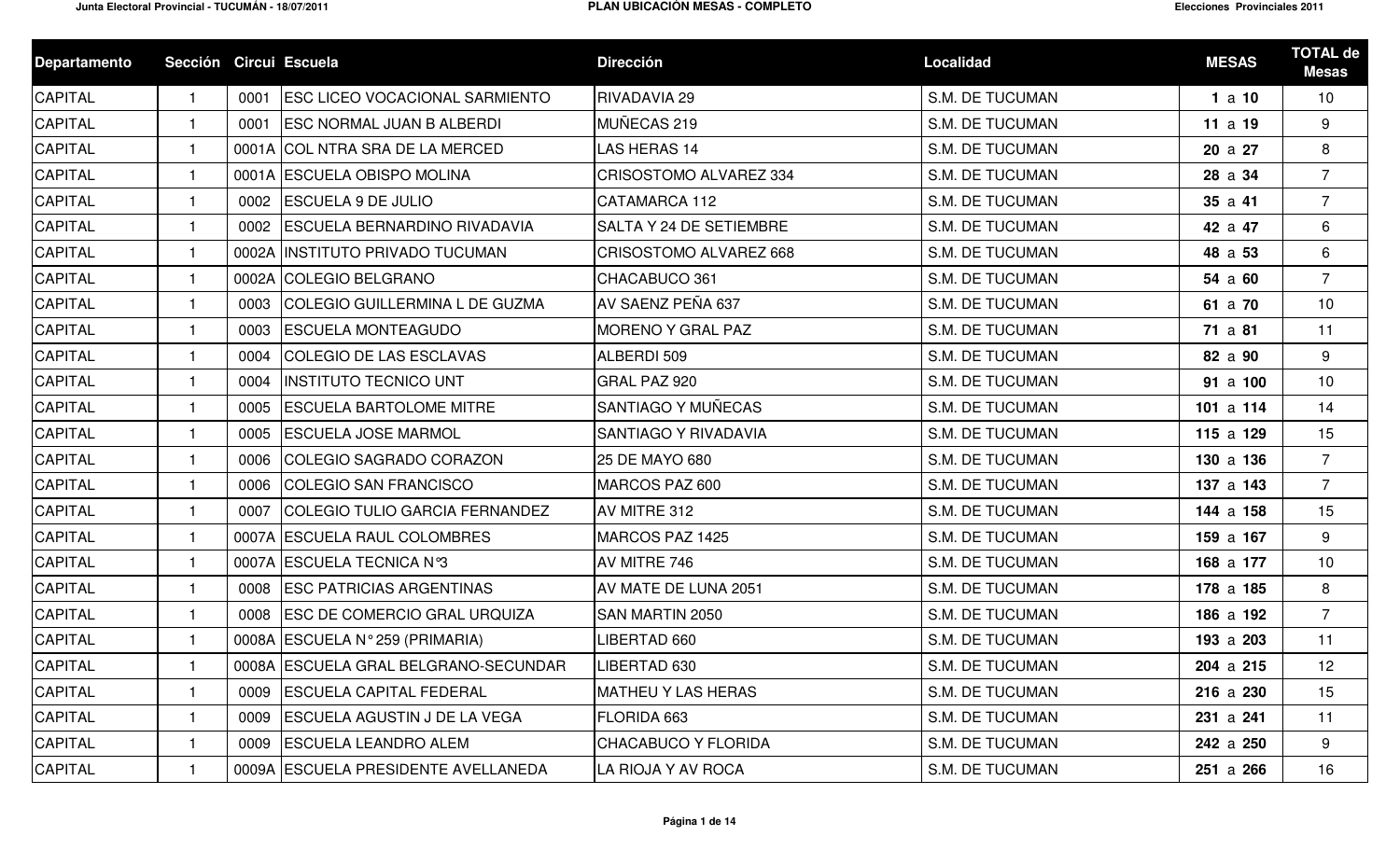| <b>Departamento</b> | Sección Circui Escuela |      |                                       | <b>Dirección</b>             | Localidad              | <b>MESAS</b> | <b>TOTAL de</b><br><b>Mesas</b> |
|---------------------|------------------------|------|---------------------------------------|------------------------------|------------------------|--------------|---------------------------------|
| <b>CAPITAL</b>      | 1                      |      | 0009A INSTITUTO NICOLAS AVELLANEDA    | LA RIOJA 1060                | S.M. DE TUCUMAN        | 267 a 280    | 14                              |
| CAPITAL             |                        | 0010 | <b>ESCUELA BENJAMIN MATIENZO</b>      | AV BRIGIDO TERAN 600         | <b>S.M. DE TUCUMAN</b> | 281 a 296    | 16                              |
| CAPITAL             |                        | 0010 | <b>ESCUELA DELFIN GIGENA</b>          | <b>JULIO PREBISCH 600</b>    | <b>S.M. DE TUCUMAN</b> | 297 a 312    | 16                              |
| <b>CAPITAL</b>      |                        |      | 0010A COLEGIO SAN CAYETANO            | PEDRO M ARAOZ 207            | <b>S.M. DE TUCUMAN</b> | 313 a 327    | 15                              |
| CAPITAL             |                        |      | 0010A ESCUELA ALFONSINA STORNI SECUN  | <b>TOMAS EDISON 373</b>      | <b>S.M. DE TUCUMAN</b> | 328 a 333    | 6                               |
| CAPITAL             |                        |      | 0010A ESCUELA LOLA MORA               | EUGENIO MENDEZ 472           | <b>S.M. DE TUCUMAN</b> | 334 a 349    | 16                              |
| CAPITAL             |                        |      | 0010A ESCUELA ALFONSINA STORNI PRIMA  | RICARDO ROJAS Y PIO XII      | <b>S.M. DE TUCUMAN</b> | 350 a 355    | 6                               |
| CAPITAL             |                        |      | 0010A ESCUELA MARINA ALFARO           | MARINA ALFARO 1200           | <b>S.M. DE TUCUMAN</b> | 356 a 362    | $\overline{7}$                  |
| CAPITAL             |                        | 0011 | <b>ESCUELA BERNABE ARAOZ</b>          | AV BENJAMIN ARAOZ 1067       | <b>S.M. DE TUCUMAN</b> | 363 a 381    | 19                              |
| CAPITAL             | -1                     | 0011 | <b>ESCUELA BERNABE ARAOZ (SECUND)</b> | PJE TREJO Y SANABRIA 950     | <b>S.M. DE TUCUMAN</b> | 382 a 392    | 11                              |
| CAPITAL             | $\mathbf 1$            | 0012 | UNIVERSIDAD TECNOLOGICA NAC.          | RIVADAVIA 1050               | <b>S.M. DE TUCUMAN</b> | 393 a 402    | 10                              |
| CAPITAL             |                        | 0012 | <b>COLEGIO SANTA CATALINA</b>         | <b>AV SARMIENTO 253</b>      | <b>S.M. DE TUCUMAN</b> | 403 a 413    | 11                              |
| CAPITAL             |                        | 0012 | <b>ESCUELA DE COMERCIO Nº1</b>        | <b>AV SARMIENTO 391</b>      | <b>S.M. DE TUCUMAN</b> | 414 a 429    | 16                              |
| CAPITAL             |                        |      | 0012A COLEGIO NTRA SRA DE FATIMA      | MUÑECAS 1570                 | <b>S.M. DE TUCUMAN</b> | 430 a 444    | 15                              |
| CAPITAL             |                        |      | 0012A ESCUELA RICARDO GUTIERREZ       | <b>PERU 577</b>              | S.M. DE TUCUMAN        | 445 a 456    | 12                              |
| CAPITAL             |                        | 0013 | <b>COLEG NACIONAL BARTOLOME MITRE</b> | MUÑECAS 850                  | <b>S.M. DE TUCUMAN</b> | 457 a 476    | 20                              |
| CAPITAL             |                        | 0013 | <b>ESCUELA PRESIDENTE ROCA</b>        | ESPAÑA 507                   | <b>S.M. DE TUCUMAN</b> | 477 a 490    | 14                              |
| CAPITAL             |                        |      | 0013A ESCUELA ARROYO Y PINEDO         | AV REPUBLICA DEL LIBANO 1975 | <b>S.M. DE TUCUMAN</b> | 491 a 504    | 14                              |
| CAPITAL             | -1                     | 0014 | <b>ESCUELA ELMINA PAZ DE GALLO</b>    | ALVAREZ CONDARCO 50          | <b>S.M. DE TUCUMAN</b> | 505 a 518    | 14                              |
| CAPITAL             |                        | 0014 | ESCUELA NAC Nº49                      | MARTIN BERHO 400             | <b>S.M. DE TUCUMAN</b> | 519 a 532    | 14                              |
| CAPITAL             | $\mathbf 1$            | 0014 | ESCUELA BENJAMIN VILLAFAÑE            | <b>BLAS PARERAS 700</b>      | <b>S.M. DE TUCUMAN</b> | 533 a 543    | 11                              |
| CAPITAL             |                        | 0014 | <b>ESCUELA BLAS PARERA</b>            | <b>BLAS PARERA 450</b>       | <b>S.M. DE TUCUMAN</b> | 544 a 557    | 14                              |
| CAPITAL             |                        |      | 0014A ESCUELA MEDIA RAMON A ARAUJO    | JOSE IGNACIO WARNES 500      | S.M. DE TUCUMAN        | 558 a 575    | 18                              |
| CAPITAL             |                        |      | 0014A ESCUELA LUCAS CORDOBA           | RIVADAVIA Y MADRID           | S.M. DE TUCUMAN        | 576 a 592    | 17                              |
| <b>CAPITAL</b>      |                        | 0015 | <b>ESC DE MANUAL Y PRACT D HOGAR</b>  | ESPAÑA 1550                  | S.M. DE TUCUMAN        | 593 a 603    | 11                              |
| <b>CAPITAL</b>      |                        | 0015 | <b>INSTITUTO MONTESSORI</b>           | AV BELGRANO 2050             | S.M. DE TUCUMAN        | 604 a 615    | 12                              |
| CAPITAL             |                        | 0015 | <b>ESCUELA MIGUEL LILLO</b>           | ESPAÑA 1765                  | S.M. DE TUCUMAN        | 616 a 622    | $\overline{7}$                  |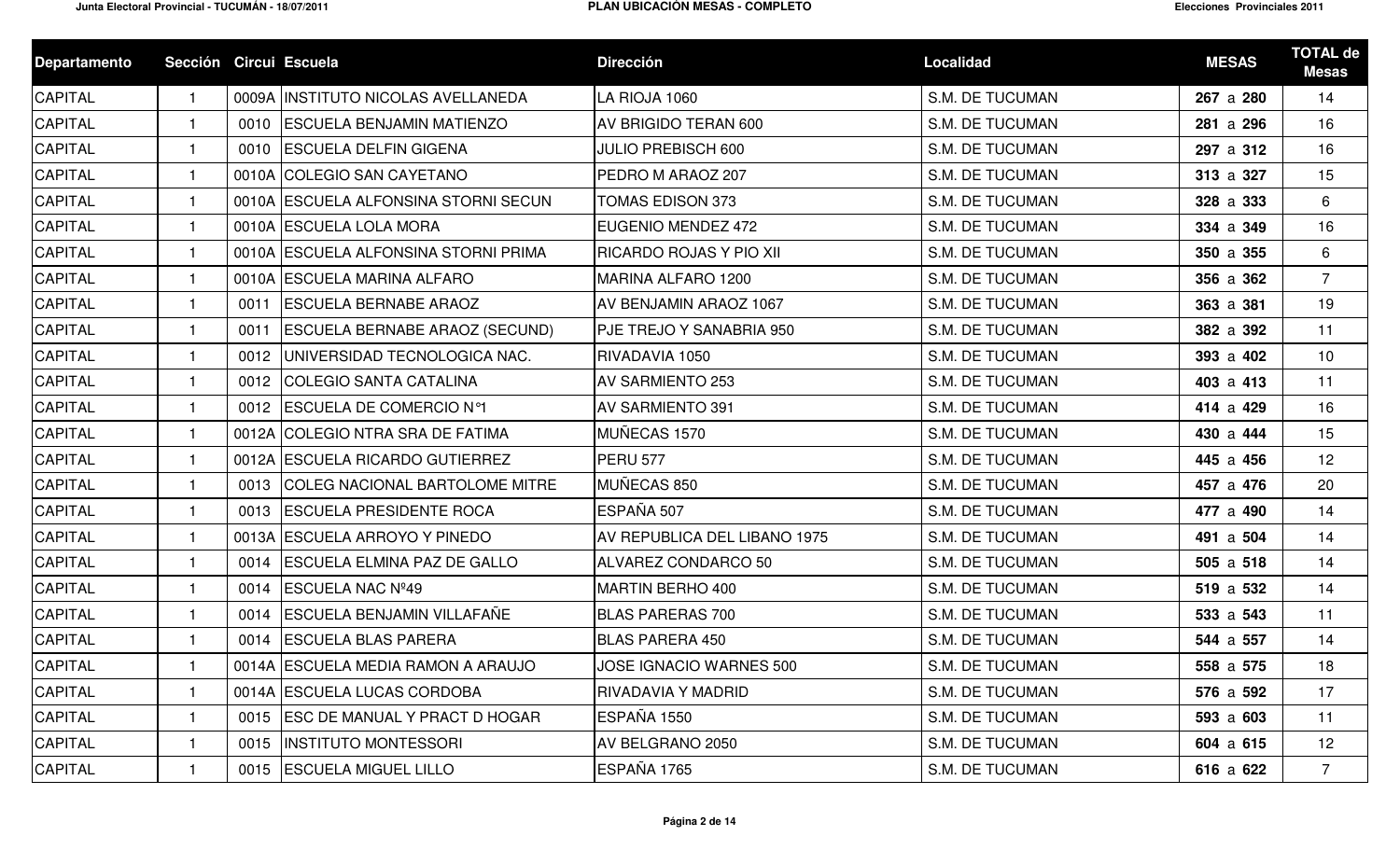| <b>Departamento</b> | Sección Circui Escuela |      |                                       | <b>Dirección</b>                                | Localidad              | <b>MESAS</b> | <b>TOTAL de</b><br><b>Mesas</b> |
|---------------------|------------------------|------|---------------------------------------|-------------------------------------------------|------------------------|--------------|---------------------------------|
| <b>CAPITAL</b>      | -1                     | 0015 | <b>ESCUELA NIÑO JESUS DE PRAGA</b>    | <b>THAMES 1280</b>                              | <b>S.M. DE TUCUMAN</b> | 623 a 629    | $\overline{7}$                  |
| CAPITAL             | $\mathbf{1}$           |      | 0015A COLEGIO DON ORIONE              | AV REPUBLICA DEL LIBANO 2148                    | <b>S.M. DE TUCUMAN</b> | 630 a 644    | 15                              |
| CAPITAL             |                        |      | 0015A ESC MONSEÑOR BLAS V CONRERO     | <b>EMILIO CASTELAR 1903</b>                     | <b>S.M. DE TUCUMAN</b> | 645 a 659    | 15                              |
| CAPITAL             |                        |      | 0015B ESCUELA ZENON SANTILLAN         | <b>CASTELLI Y PJE UNAMUNO</b>                   | <b>S.M. DE TUCUMAN</b> | 660 a 679    | 20                              |
| CAPITAL             |                        |      | 0015B ESCUELA MANUEL LAINEZ           | <b>ISABEL LA CATOLICA Y CASTRO BARROS</b>       | <b>S.M. DE TUCUMAN</b> | 680 a 698    | 19                              |
| <b>CAPITAL</b>      |                        |      | 0015B ESCUELA IDELF DE LAS MUÑECAS    | FEDERICO HELGUERA 2300                          | <b>S.M. DE TUCUMAN</b> | 699 a 708    | 10                              |
| CAPITAL             |                        | 0016 | <b>ESCUELA REPUBLICA DEL PARAGUAY</b> | <b>CHILE 3500</b>                               | <b>S.M. DE TUCUMAN</b> | 709 a 727    | 19                              |
| CAPITAL             |                        | 0016 | <b>COLEGIO MONSERRAT</b>              | VIAMONTE 1810                                   | <b>S.M. DE TUCUMAN</b> | 728 a 739    | 12                              |
| CAPITAL             |                        | 0016 | COLEGIO SAN JOSE DE CALASANZ          | ITALIA 3302                                     | <b>S.M. DE TUCUMAN</b> | 740 a 749    | 10                              |
| CAPITAL             | -1                     |      | 0016A ESCUELA NUEVA ESPERANZA         | <b>BOLIVIA 4500</b>                             | <b>S.M. DE TUCUMAN</b> | 750 a 761    | 12                              |
| CAPITAL             |                        |      | 0016A ESCUELA DE COMERCIO Nº4         | BELISARIO ROLDAN Y PERU-B <sup>°</sup> OESTE II | <b>S.M. DE TUCUMAN</b> | 762 a 773    | 12                              |
| CAPITAL             | $\mathbf{1}$           |      | 0016A ESCUELA SOBERANIA NACIONAL      | BOLIVIA 4100                                    | <b>S.M. DE TUCUMAN</b> | 774 a 782    | 9                               |
| CAPITAL             |                        | 0017 | <b>COLEGIO NUESTRA SRA DE LUJAN</b>   | DON BOSCO 2645                                  | <b>S.M. DE TUCUMAN</b> | 783 a 792    | 10                              |
| CAPITAL             |                        | 0017 | <b>COLEGIO ALMAFUERTE</b>             | AV BELGRANO 3500                                | <b>S.M. DE TUCUMAN</b> | 793 a 806    | 14                              |
| <b>CAPITAL</b>      |                        | 0017 | <b>ESCUELA MARCOS PAZ</b>             | MENDOZA 2680                                    | <b>S.M. DE TUCUMAN</b> | 807 a 818    | 12                              |
| CAPITAL             |                        | 0017 | <b>ESCUELA GABRIELA MISTRAL</b>       | JUAN JOSE PASO 167                              | S.M. DE TUCUMAN        | 819 a 827    | 9                               |
| CAPITAL             |                        |      | 0017A ESCUELA A GARCIA HAMILTON       | FELIX DE OLAZABAL 350                           | <b>S.M. DE TUCUMAN</b> | 828 a 844    | 17                              |
| CAPITAL             |                        |      | 0017A COLEGIO SAN IGNACIO DE LOYOLA   | <b>BELISARIO ROLDAN 150</b>                     | <b>S.M. DE TUCUMAN</b> | 845 a 854    | 10                              |
| CAPITAL             | -1                     | 0018 | <b>IESCUELA CIUDADELA</b>             | <b>AV COLON Y LAMADRID</b>                      | S.M. DE TUCUMAN        | 855 a 869    | 15                              |
| <b>CAPITAL</b>      |                        | 0018 | <b>ESCUELA SCALABRINI ORTIZ</b>       | PJE BENJAMIN PAZ 231                            | <b>S.M. DE TUCUMAN</b> | 870 a 879    | 10                              |
| CAPITAL             | $\mathbf{1}$           | 0018 | <b>ESCUELA PERIODISMO ARGENTINO</b>   | PJE BENJAMIN PAZ 251                            | <b>S.M. DE TUCUMAN</b> | 880 a 890    | 11                              |
| CAPITAL             |                        | 0018 | <b>ESCUELA MARCOS AVELLANEDA</b>      | LAVALLE, GRAL 3461                              | <b>S.M. DE TUCUMAN</b> | 891 a 902    | 12                              |
| <b>CAPITAL</b>      |                        |      | 0018A ESCUELA LIZONDO BORDA           | PUEYRREDON 949                                  | S.M. DE TUCUMAN        | 903 a 910    | 8                               |
| <b>CAPITAL</b>      |                        |      | 0018A ESCUELA ALFREDO COSSON          | CORONEL ZELAYA 1600                             | S.M. DE TUCUMAN        | 911 a 928    | 18                              |
| <b>CAPITAL</b>      |                        |      | 0018A ESCUELA JUAN LUIS NOUGUES       | LINCOLN 1400                                    | S.M. DE TUCUMAN        | 929 a 943    | 15                              |
| <b>CAPITAL</b>      |                        |      | 0018A ESCUELA MUTUAL POLICIAL         | AV INDEPENDENCIA Y GORRITI                      | S.M. DE TUCUMAN        | 944 a 959    | 16                              |
| <b>CAPITAL</b>      |                        |      | 0018A ESCUELA SECUNDARIA-J L NOUGUES  | LARREA 3050                                     | S.M. DE TUCUMAN        | 960 a 967    | 8                               |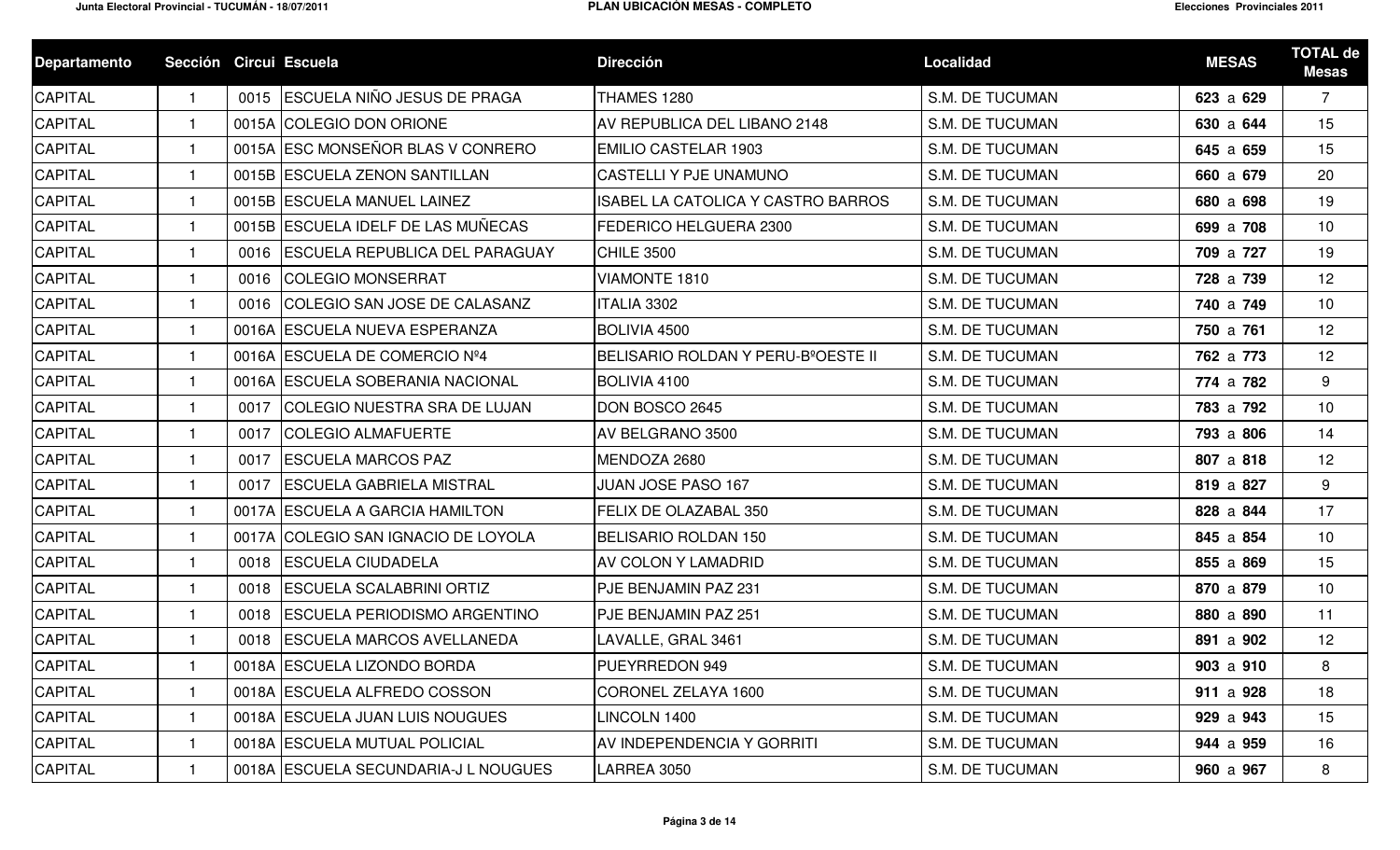| <b>Departamento</b> | Sección Circui Escuela |      |                                       | <b>Dirección</b>                         | <b>Localidad</b>                | <b>MESAS</b> | <b>TOTAL de</b><br><b>Mesas</b> |
|---------------------|------------------------|------|---------------------------------------|------------------------------------------|---------------------------------|--------------|---------------------------------|
| <b>CAPITAL</b>      |                        |      | 0018B ESCUELA MEDIA Bº PDTE PERON     | AV INDEPENDENCIA 4000                    | <b>S.M. DE TUCUMAN</b>          | 968 a 978    | 11                              |
| <b>CAPITAL</b>      |                        |      | 0018B ESCUELA PARA LA VIDA            | MANUEL COSSIO 1100-B PDTE PERON          | <b>S.M. DE TUCUMAN</b>          | 979 a 992    | 14                              |
| CAPITAL             |                        |      | 0018B ESCUELA CAPITAN DE LOS ANDES    | ALSINA 4771                              | S.M. DE TUCUMAN                 | 993 a 1005   | 13                              |
| CAPITAL             |                        | 0019 | <b>ESCUELA CAMPOS DE LAS CARRERAS</b> | AV ROCA 1444                             | <b>S.M. DE TUCUMAN</b>          | 1006 a 1024  | 19                              |
| CAPITAL             |                        | 0019 | <b>ESCUELA SILVANO BORES</b>          | O'HIGGINS 1145                           | <b>S.M. DE TUCUMAN</b>          | 1025 a 1037  | 13                              |
| <b>CAPITAL</b>      | -1                     | 0019 | <b>ESCUELA SECUNDARIA B°SUTIAGA</b>   | AV COLON Y EUDORO ARAOZ                  | <b>S.M. DE TUCUMAN</b>          | 1038 a 1059  | 22                              |
| CAPITAL             |                        | 0019 | <b>ESCUELA EUDORO ARAOZ</b>           | EUDORO ARAOZ 1750                        | <b>S.M. DE TUCUMAN</b>          | 1060 a 1068  | 9                               |
| CAPITAL             | -1                     | 0020 | <b>ESCUELA GUILLERMO GRIET</b>        | <b>MAGALLANES 950</b>                    | <b>S.M. DE TUCUMAN</b>          | 1069 a 1082  | 14                              |
| CAPITAL             | -1                     | 0020 | <b>ESCUELA DEAN FUNES</b>             | PJE OLLEROS 1200                         | <b>S.M. DE TUCUMAN</b>          | 1083 a 1094  | 12                              |
| CAPITAL             | $\mathbf{1}$           | 0020 | <b>ESCUELA DEL MERCOFRUT</b>          | <b>EXEQUIEL COLOMBRES AL 400</b>         | <b>S.M. DE TUCUMAN</b>          | 1095 a 1114  | 20                              |
| <b>CAPITAL</b>      | -1                     | 0020 | <b>ESCUELA SECUNDARIA EL SALVADOR</b> | A VESPUCIO Y AV CIRCUNVALACION           | <b>S.M. DE TUCUMAN</b>          | 1115 a 1127  | 13                              |
| CAPITAL             |                        | 0021 | <b>ESCUELA MIGUEL CRITTO</b>          | 9 DE JULIO 3100                          | <b>S.M. DE TUCUMAN</b>          | 1128 a 1146  | 19                              |
| <b>CAPITAL</b>      |                        | 0021 | <b>ESCUELA AMADO JURI</b>             | MARINA ALFARO 3100                       | <b>S.M. DE TUCUMAN</b>          | 1147 a 1161  | 15                              |
| CAPITAL             |                        | 0022 | <b>ESCUELA PANTALEON FERNANDEZ</b>    | <b>BUENOS AIRES 4500</b>                 | <b>S.M. DE TUCUMAN</b>          | 1162 a 1174  | 13                              |
| <b>LULES</b>        | 3                      | 0023 | ESCUELA Nº 254                        | <b>LOS AGUIRRES</b>                      | SAN FELIPE Y STA. BARBARA       | 1175 a 1179  | $5\phantom{.0}$                 |
| LULES               | 3                      | 0024 | <b>ESCUELA JUAN C ALVAREZ</b>         | VILLAFAÑE 400-EL MANANTIAL               | <b>EL MANANTIAL</b>             | 1180 a 1193  | 14                              |
| LULES               | 3                      | 0024 | ESCUELA N°394                         | <b>RUTA 38 Y CRISTO REY-EL MANANTIAL</b> | <b>EL MANANTIAL</b>             | 1194 a 1207  | 14                              |
| LULES               | 3                      | 0025 | <b>ESCUELA SAN PABLO APOSTOL</b>      | <b>SAN MARTIN 100-SAN PABLO</b>          | SAN PABLO Y VA. NOUGUES         | 1208 a 1219  | 12                              |
| LULES               | 3                      | 0025 | <b>ESCUELA LUIS F NOUGUES</b>         | <b>SAN MARTIN 100-SAN PABLO</b>          | SAN PABLO Y VA. NOUGUES         | 1220 a 1230  | 11                              |
| <b>LULES</b>        | 3                      | 0026 | <b>ESCUELA LASTENIA BLANCO</b>        | LA BOMBA-LULES                           | <b>CIUDAD S ISIDRO DE LULES</b> | 1231 a 1234  | $\overline{4}$                  |
| <b>LULES</b>        | 3                      | 0027 | <b>ESCUELA ELISEO CANTON</b>          | <b>BELGRANO 550-LULES</b>                | <b>CIUDAD S ISIDRO DE LULES</b> | 1235 a 1246  | 12                              |
| <b>LULES</b>        | 3                      | 0027 | <b>ESCUELA TECNICA Nº1</b>            | MENDOZA Y TTE AUVIEUX                    | CIUDAD S ISIDRO DE LULES        | 1247 a 1260  | 14                              |
| <b>LULES</b>        | 3                      |      | 0027 ESCUELA DOMINGO F SARMIENTO      | Z DOMINGUEZ 86-LULES                     | CIUDAD S ISIDRO DE LULES        | 1261 a 1273  | 13                              |
| LULES               | 3                      | 0028 | ESCUELA 251-NUEVO SOL                 | <b>INGENIO MERCEDES-LULES</b>            | CIUDAD S ISIDRO DE LULES        | 1274 a 1279  | 6                               |
| LULES               | 3                      | 0029 | <b>ESCUELA MEDIA JULIO S PAGANI</b>   | B°MARRANZANO-EX RUTA VIEJA               | CIUDAD S ISIDRO DE LULES        | 1280 a 1291  | 12 <sub>2</sub>                 |
| LULES               | 3                      | 0030 | ESCUELA N° 222                        | EL NOGALITO-LULES                        | SAN PABLO Y VA. NOUGUES         | 1292 a 1292  |                                 |
| <b>FAMAILLA</b>     | 3                      | 0031 | ESCUELA N°105-CDO DE BRIGADA V        | <b>MANCHALA</b>                          | <b>CIUDAD DE FAMAILLA</b>       | 1293 a 1293  | $\mathbf{1}$                    |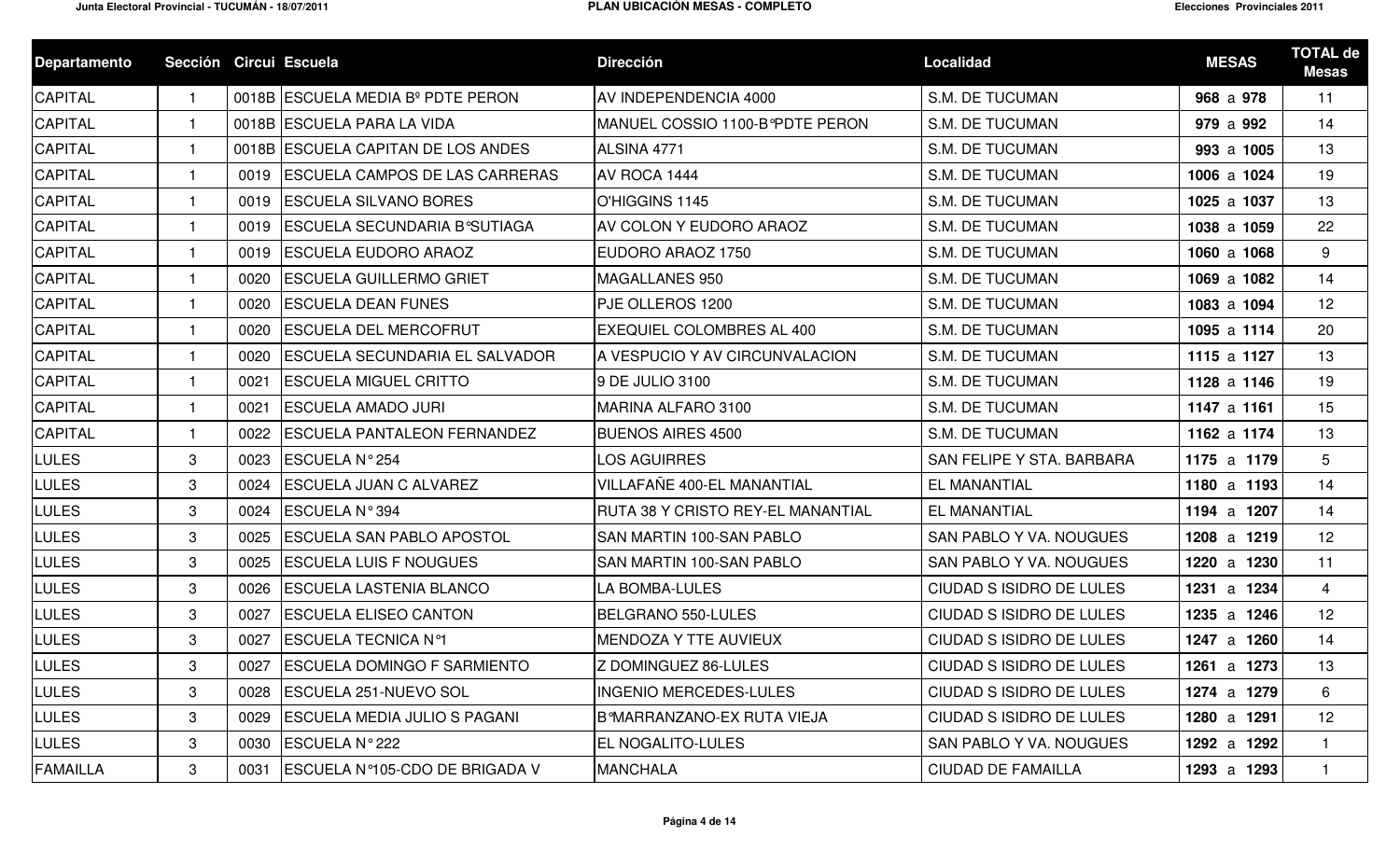| <b>Departamento</b> | Sección Circui Escuela |      |                                     | <b>Dirección</b>                         | Localidad                 | <b>MESAS</b> | <b>TOTAL de</b><br><b>Mesas</b> |
|---------------------|------------------------|------|-------------------------------------|------------------------------------------|---------------------------|--------------|---------------------------------|
| <b>FAMAILLA</b>     | 3                      | 0032 | <b>ESCUELA Nº154</b>                | <b>AGUA BLANCA</b>                       | <b>CIUDAD DE FAMAILLA</b> | 1294 a 1295  | $\overline{2}$                  |
| <b>FAMAILLA</b>     | 3                      | 0033 | <b>IESCUELA OBISPO PIEDRABUENA</b>  | <b>SAN JOSE DE BUENA VISTA</b>           | <b>CIUDAD DE FAMAILLA</b> | 1296 a 1298  | 3                               |
| <b>FAMAILLA</b>     | 3                      | 0034 | ESCUELA SECUNDARIA D FAMAILLA       | <b>BARTOLOME MITRE 290</b>               | <b>CIUDAD DE FAMAILLA</b> | 1299 a 1313  | 15                              |
| <b>FAMAILLA</b>     | 3                      | 0034 | <b>IESCUELA DE COMERCIO</b>         | <b>IMALVINAS ARGENTINAS S/N-FAMAILLA</b> | <b>CIUDAD DE FAMAILLA</b> | 1314 a 1329  | 16                              |
| <b>FAMAILLA</b>     | 3                      | 0034 | <b>ESCUELA DIEGO DE ROJAS</b>       | <b>BENJAMIN MATIENZO 42-FAMAILLA</b>     | <b>CIUDAD DE FAMAILLA</b> | 1330 a 1348  | 19                              |
| <b>FAMAILLA</b>     | 3                      | 0035 | <b>ESCUELA N°257</b>                | <b>ICAMPO DE HERRERA</b>                 | <b>CIUDAD DE FAMAILLA</b> | 1349 a 1352  | $\overline{4}$                  |
| <b>FAMAILLA</b>     | 3                      | 0036 | <b>ESCUELA P MONTE GRANDE</b>       | <b>MONTE GRANDE</b>                      | <b>CIUDAD DE FAMAILLA</b> | 1353 a 1355  | 3                               |
| <b>FAMAILLA</b>     | 3                      | 0037 | <b>ESCUELA Nº160</b>                | <b>SAUCE HUASCHO</b>                     | <b>CIUDAD DE FAMAILLA</b> | 1356 a 1356  | $\mathbf{1}$                    |
| <b>FAMAILLA</b>     | 3                      | 0038 | <b>ESCUELA N°206</b>                | <b>INGENIO FRONTERITA</b>                | <b>CIUDAD DE FAMAILLA</b> | 1357 a 1358  | $\overline{2}$                  |
| <b>FAMAILLA</b>     | 3                      | 0039 | <b>IESCUELA VELEZ SARFIELD</b>      | <b>EL CRUCE-FAMAILLA</b>                 | <b>CIUDAD DE FAMAILLA</b> | 1359 a 1362  | 4                               |
| <b>FAMAILLA</b>     | 3                      | 0040 | ESCUELA N°200                       | <b>SAN GABRIEL DEL MONTE</b>             | <b>CIUDAD DE FAMAILLA</b> | 1363 a 1364  | $\overline{2}$                  |
| <b>MONTEROS</b>     | 3                      | 0041 | <b>ESCUELA DE COMERCIO</b>          | <b>ITALIA 167</b>                        | <b>CIUDAD DE MONTEROS</b> | 1365 a 1387  | 23                              |
| <b>MONTEROS</b>     | 3                      | 0041 | <b>COLEGIO DEL ROSARIO</b>          | <b>BELGRANO 82</b>                       | <b>CIUDAD DE MONTEROS</b> | 1388 a 1402  | 15                              |
| <b>MONTEROS</b>     | 3                      | 0041 | <b>ESCUELA NORMAL JULIO A ROCA</b>  | 24 DE SETIEMBRE 158                      | <b>CIUDAD DE MONTEROS</b> | 1403 a 1417  | 15                              |
| <b>MONTEROS</b>     | 3                      | 0042 | <b>IESCUELA N°139</b>               | <b>SAN JOSE DE FLORES</b>                | <b>ACHERAL</b>            | 1418 a 1419  | $\mathbf{2}$                    |
| <b>MONTEROS</b>     | 3                      | 0043 | <b>ESC REMEDIOS E DE SAN MARTIN</b> | <b>ACHERAL</b>                           | <b>ACHERAL</b>            | 1420 a 1427  | 8                               |
| <b>MONTEROS</b>     | 3                      | 0044 | <b>IESCUELA N°361</b>               | <b>TENIENTE BERDINA</b>                  | <b>TENIENTE BERDINA</b>   | 1428 a 1429  | $\overline{2}$                  |
| <b>MONTEROS</b>     | 3                      | 0045 | <b>ESCUELA B ZORRILLA</b>           | <b>SANTA LUCIA</b>                       | <b>SANTA LUCIA</b>        | 1430 a 1441  | 12                              |
| <b>MONTEROS</b>     | 3                      | 0046 | <b>ESCUELA N°380</b>                | <b>LAS MESADAS</b>                       | LOS SOSA                  | 1442 a 1442  | $\mathbf{1}$                    |
| <b>MONTEROS</b>     | 3                      | 0047 | COMUNA SOLDADO MALDONADO            | SOLDADO MALDONADO                        | SOLDADO MALDONADO         | 1443 a 1444  | $\overline{2}$                  |
| <b>MONTEROS</b>     | 3                      | 0048 | <b>ESCUELA M ARIZO</b>              | <b>CAPITAN CACERES</b>                   | <b>CAPITAN CACERES</b>    | 1445 a 1447  | 3                               |
| <b>MONTEROS</b>     | 3                      | 0049 | ESCUELA Nº285-FCO I ARANCIBIA       | LOS SOSAS                                | LOS SOSA                  | 1448 a 1450  | 3                               |
| <b>MONTEROS</b>     | 3 <sup>1</sup>         |      | 0050 ESCUELA N°29                   | <b>EL CERCADO</b>                        | EL CERCADO                | 1451 a 1454  |                                 |
| <b>MONTEROS</b>     | 3                      | 0051 | <b>ESCUELA DIEGO DE VILLARROEL</b>  | <b>PUEBLO INDEPENDENCIA</b>              | SANTA ROSA Y LEON ROUGUES | 1455 a 1463  | 9                               |
| <b>MONTEROS</b>     | 3                      | 0052 | INSTITUTO DE ENSEÑAN SUPERIOR       | VILLA QUINTEROS                          | <b>VILLA QUINTEROS</b>    | 1464 a 1469  | 6                               |
| <b>MONTEROS</b>     | 3                      | 0052 | <b>ESCUELA TAMBOR DE TACUARI</b>    | <b>VILLA QUINTEROS</b>                   | <b>VILLA QUINTEROS</b>    | 1470 a 1475  | 6                               |
| <b>MONTEROS</b>     | 3                      | 0053 | <b>ESCUELA FCA BAZAN DE LAGUNA</b>  | <b>SARGENTO MOYA</b>                     | SARGENTO MOYA             | 1476 a 1477  | $\overline{2}$                  |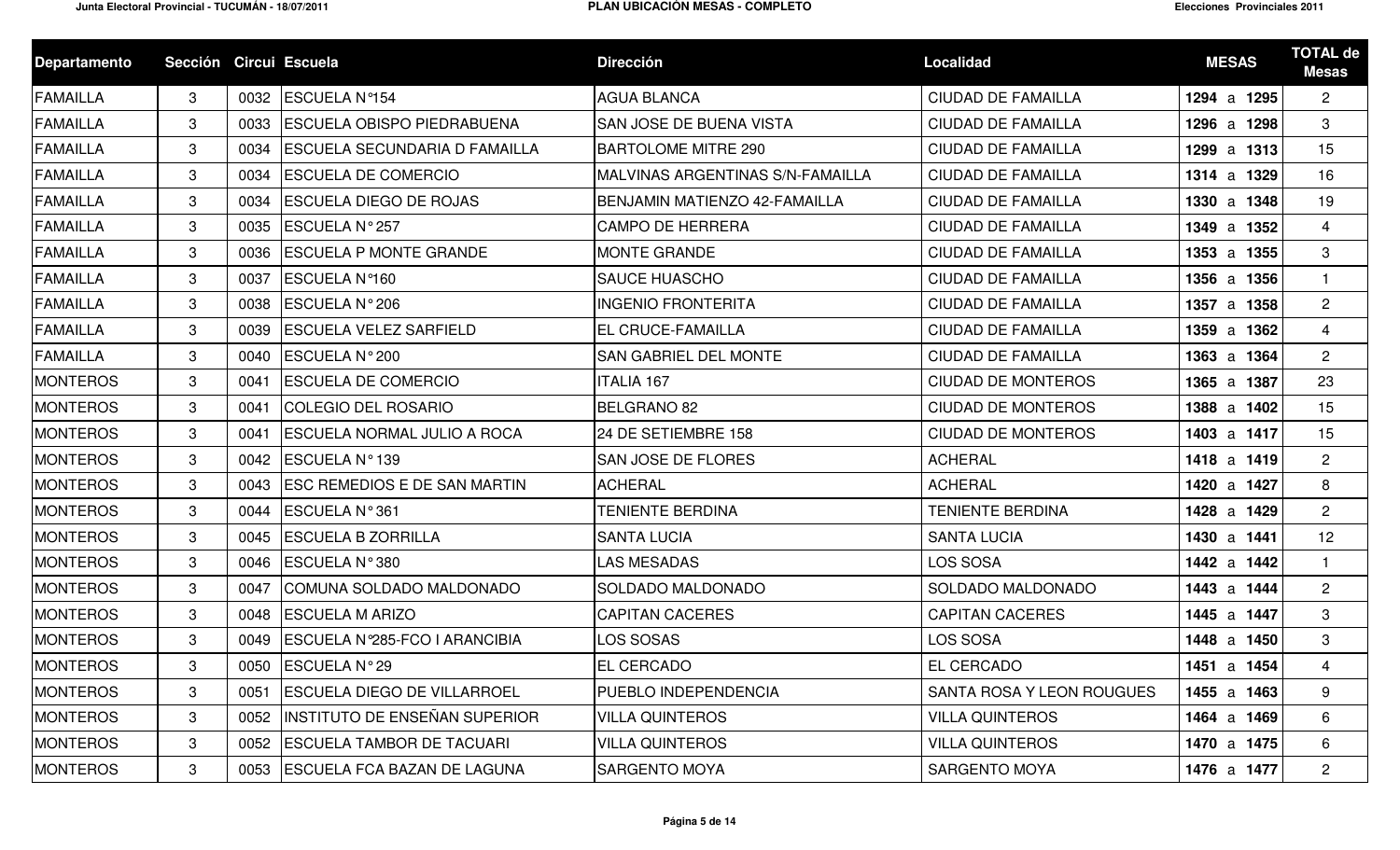| <b>Departamento</b> | Sección Circui Escuela |      |                                       | <b>Dirección</b>                     | <b>Localidad</b>            | <b>MESAS</b> | <b>TOTAL de</b><br><b>Mesas</b> |
|---------------------|------------------------|------|---------------------------------------|--------------------------------------|-----------------------------|--------------|---------------------------------|
| <b>MONTEROS</b>     | 3                      | 0054 | <b>ESCUELA O MAGNASCO</b>             | <b>RIO SECO</b>                      | <b>RIO SECO</b>             | 1478 a 1489  | 12                              |
| <b>MONTEROS</b>     | 3                      | 0055 | ESCUELA Nº 135                        | <b>ISLA SAN JOSE</b>                 | SANTA ROSA Y LEON ROUGUES   | 1490 a 1491  | $\mathbf{2}^{\circ}$            |
| <b>MONTEROS</b>     | 3                      | 0056 | ESCUELA N°281                         | <b>YONOPONGO</b>                     | SANTA ROSA Y LEON ROUGUES   | 1492 a 1494  | 3                               |
| <b>MONTEROS</b>     | 3                      |      | 0056A ESCUELA N°13                    | LOS COSTILLA                         | SANTA ROSA Y LEON ROUGUES   | 1495 a 1496  | $\overline{2}$                  |
| <b>MONTEROS</b>     | 3                      | 0057 | <b>ESCUELA FRAY MAMERTO ESQUIU</b>    | <b>HUASA PAMPA</b>                   | SANTA ROSA Y LEON ROUGUES   | 1497 a 1499  | 3                               |
| <b>MONTEROS</b>     | 3                      | 0058 | <b>ESCUELA Nº14</b>                   | <b>AMBERES</b>                       | <b>AMBERES</b>              | 1500 a 1502  | 3                               |
| <b>CHICLIGASTA</b>  | 3                      | 0059 | ESCUELA N°6                           | <b>ILTICO</b>                        | CIUDAD DE CONCEPCION        | 1503 a 1504  | $\overline{2}$                  |
| <b>CHICLIGASTA</b>  | 3                      | 0060 | <b>ESCUELA ULADISLAO FRIAS</b>        | SAN MARTIN 1600-CONCEPCION           | <b>CIUDAD DE CONCEPCION</b> | 1505 a 1529  | 25                              |
| <b>CHICLIGASTA</b>  | 3                      | 0060 | <b>ESC DE COMERCIO REP PANAMA</b>     | SHIPTON Y SAN JUAN                   | <b>CIUDAD DE CONCEPCION</b> | 1530 a 1553  | 24                              |
| <b>CHICLIGASTA</b>  | 3                      |      | 0060A ESCUELA PABLO H HAYMES          | OBISPO COLOMBRES Y PJE CORDOBA       | <b>CIUDAD DE CONCEPCION</b> | 1554 a 1567  | 14                              |
| <b>CHICLIGASTA</b>  | 3                      |      | 0060A ESCUELA ENET Nº1                | SHIPTON Y NASIF STEFANO              | <b>CIUDAD DE CONCEPCION</b> | 1568 a 1582  | 15                              |
| <b>CHICLIGASTA</b>  | 3                      |      | 0060B ESCUELA MONS FERRO              | PAUL GROUSSAC 254                    | <b>CIUDAD DE CONCEPCION</b> | 1583 a 1596  | 14                              |
| <b>CHICLIGASTA</b>  | 3                      | 0061 | <b>ESCUELA INDEPENDENCIA</b>          | <b>VILLA ALVEAR</b>                  | <b>CIUDAD DE CONCEPCION</b> | 1597 a 1606  | 10                              |
| <b>CHICLIGASTA</b>  | 3                      |      | 0061A ESCUELA Nº18 JUAN J COMASCHI    | B <sup>o</sup> C G T - RUTA 329      | CIUDAD DE CONCEPCION        | 1607 a 1610  | $\overline{4}$                  |
| <b>CHICLIGASTA</b>  | 3                      |      | 0062 ESCUELA PEDRO L CORNET           | <b>ARCADIA</b>                       | <b>ARCADIA</b>              | 1611 a 1620  | 10                              |
| <b>CHICLIGASTA</b>  | 3                      | 0063 | <b>ESCUELA MERCEDES PACHECO</b>       | LA FALDA                             | <b>ARCADIA</b>              | 1621 a 1622  | $\overline{2}$                  |
| <b>CHICLIGASTA</b>  | 3                      | 0064 | ESCUELA Nº19                          | <b>EL MOLINO</b>                     | ALPACHIRI Y EL MOLINO       | 1623 a 1625  | 3                               |
| <b>CHICLIGASTA</b>  | 3                      | 0065 | ESCUELA N°98                          | <b>ALPACHIRI</b>                     | ALPACHIRI Y EL MOLINO       | 1626 a 1630  | $5\overline{)}$                 |
| <b>CHICLIGASTA</b>  | 3                      | 0066 | ESCUELA N°239                         | LA CALERA DE CHIRIMAYO               | ALPACHIRI Y EL MOLINO       | 1631 a 1633  | 3                               |
| <b>CHICLIGASTA</b>  | 3                      | 0067 | <b>ESCUELA FRAY STA MARIA DE ORO</b>  | <b>ALTO VERDE</b>                    | ALTO VERDE Y LOS GUCHEAS    | 1634 a 1642  | 9                               |
| <b>CHICLIGASTA</b>  | 3                      | 0068 | <b>ESCUELA ALMIRANTE BROWN</b>        | LOS GUCHEA                           | ALTO VERDE Y LOS GUCHEAS    | 1643 a 1644  | $\overline{2}$                  |
| <b>CHICLIGASTA</b>  | $\mathcal{S}$          | 0069 | <b>ESCUELA CORONEL WARNES</b>         | <b>MEDINA</b>                        | <b>MEDINAS</b>              | 1645 a 1650  | 6                               |
| <b>CHICLIGASTA</b>  | 3                      |      | 0070 ESCUELA CONSTITUCION             | LA TRINIDAD                          | LA TRINIDAD                 | 1651 a 1662  | 12                              |
| <b>CHICLIGASTA</b>  | 3                      | 0071 | <b>ESC GREGORIO ARAOZ DE LAMADRID</b> | <b>GASTONILLA</b>                    | <b>GASTONA Y BELICHA</b>    | 1663 a 1669  | $\overline{7}$                  |
| <b>RIO CHICO</b>    | 3                      | 0072 | <b>COLEGIO NICOLAS AVELLANEDA</b>     | AV MITRE 770-CIUDAD DE AGUILARES     | <b>CIUDAD DE AGUILARES</b>  | 1670 a 1693  | 24                              |
| <b>RIO CHICO</b>    | 3                      | 0072 | <b>ESCUELA JOSE FRIAS SILVA</b>       | AV MITRE 656-CIUDAD DE AGUILARES     | <b>CIUDAD DE AGUILARES</b>  | 1694 a 1704  | 11                              |
| <b>RIO CHICO</b>    | $\mathbf{3}$           |      | 0072   ESCUELA SAN JOSE DE CALASANZ   | J B ALBERDI 1534-CIUDAD DE AGUILARES | <b>CIUDAD DE AGUILARES</b>  | 1705 a 1715  | 11                              |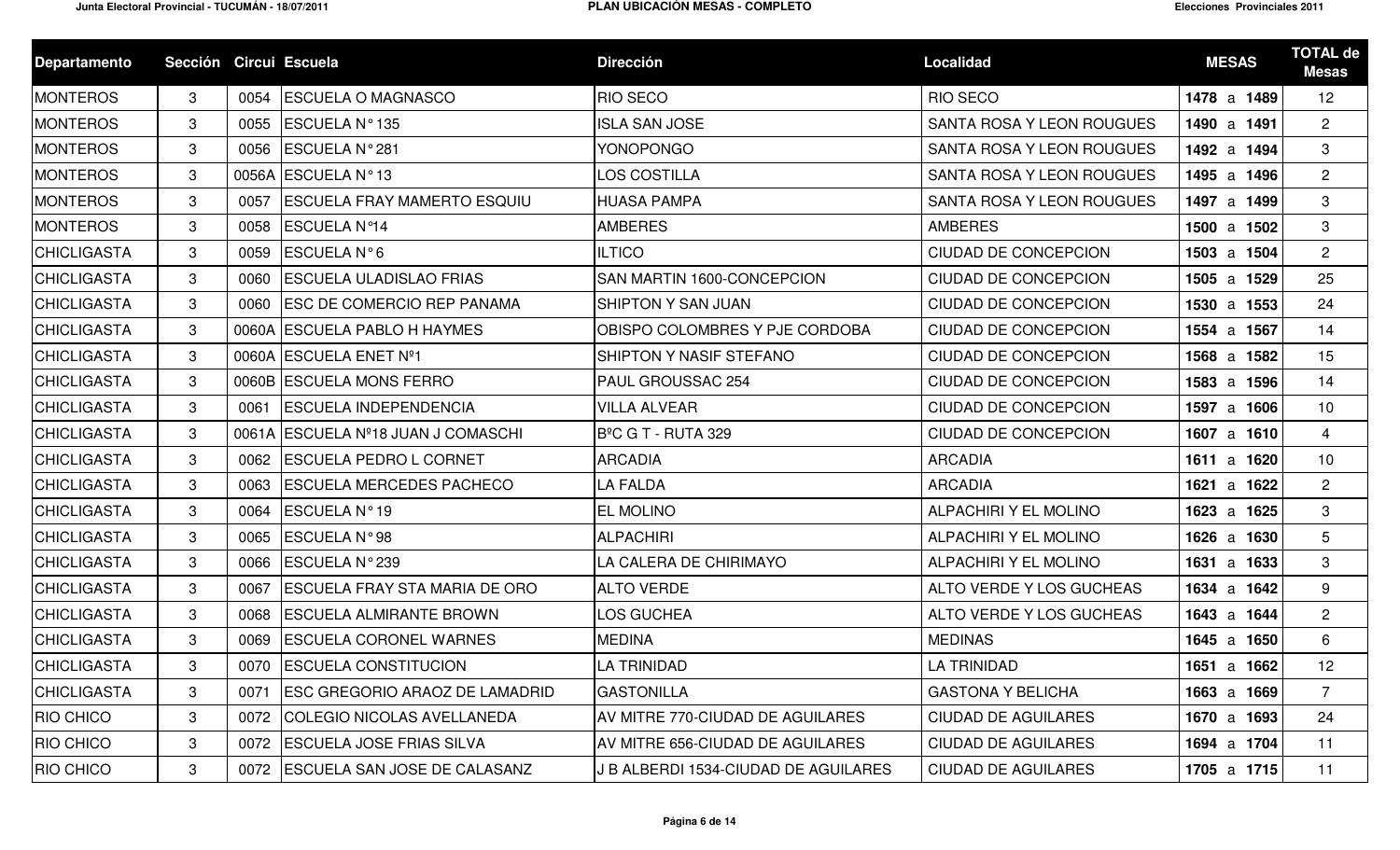| <b>Departamento</b> | Sección Circui Escuela |      |                                       | <b>Dirección</b>                     | <b>Localidad</b>           | <b>MESAS</b> | <b>TOTAL de</b><br><b>Mesas</b> |
|---------------------|------------------------|------|---------------------------------------|--------------------------------------|----------------------------|--------------|---------------------------------|
| <b>RIO CHICO</b>    | 3                      | 0072 | LIBERTADOR DE AMERICA- NAC 382        | J B ALBERDI 1900-CIUDAD DE AGUILARES | <b>CIUDAD DE AGUILARES</b> | 1716 a 1728  | 13                              |
| <b>RIO CHICO</b>    | 3                      | 0073 | <b>IESCUELA MAESTRO CASELLA</b>       | <b>SANTA BARBARA</b>                 | <b>CIUDAD DE AGUILARES</b> | 1729 a 1733  | 5                               |
| <b>RIO CHICO</b>    | 3                      | 0074 | ESCUELA N°274                         | LOS RIOS                             | <b>CIUDAD DE AGUILARES</b> | 1734 a 1736  | 3                               |
| <b>RIO CHICO</b>    | 3                      | 0075 | <b>ESCUELA DOMINGO GARCIA</b>         | LOS SARMIENTO                        | LOS SARMIENTOS Y LA TIPA   | 1737 a 1748  | 12                              |
| <b>RIO CHICO</b>    | 3                      |      | 0076 ESCUELA N°67                     | <b>MONTE BELLO</b>                   | <b>MONTE BELLO</b>         | 1749 a 1751  | 3                               |
| <b>RIO CHICO</b>    | 3                      | 0077 | <b>ESCUELA J MANTOVANI</b>            | <b>SANTA ANA</b>                     | <b>SANTA ANA</b>           | 1752 a 1762  | 11                              |
| <b>RIO CHICO</b>    | 3                      | 0077 | <b>ESCUELA MARCO AVELLANEDA</b>       | <b>SANTA ANA</b>                     | <b>SANTA ANA</b>           | 1763 a 1773  | 11                              |
| <b>RIO CHICO</b>    | 3                      | 0078 | <b>ESCUELA CARLOS PELLEGRINI</b>      | <b>VILLA C HILERET</b>               | <b>SANTA ANA</b>           | 1774 a 1778  | 5                               |
| <b>RIO CHICO</b>    | 3                      | 0079 | ESCUELA Nº 137                        | LOS CORDOBA                          | <b>EL POLEAR</b>           | 1779 a 1781  | 3                               |
| <b>ALBERDI</b>      | 3                      | 0080 | <b>ESCUELA NORMAL F AMEGHINO</b>      | LIDORO QUINTEROS 1096                | <b>CIUDAD ALBERDI</b>      | 1782 a 1806  | 25                              |
| <b>ALBERDI</b>      | 3                      | 0080 | <b>ESCUELA SUPERIOR DE MANUALIDAD</b> | <b>ALBERDI</b>                       | <b>CIUDAD ALBERDI</b>      | 1807 a 1817  | 11                              |
| <b>ALBERDI</b>      | 3                      | 0080 | <b>ESCUELA JOSE MARIA DEL CAMPO</b>   | LIBERTAD 66                          | <b>CIUDAD ALBERDI</b>      | 1818 a 1829  | 12                              |
| <b>ALBERDI</b>      | 3                      | 0081 | <b>IESCUELA N°263-T DEL FUEGO</b>     | <b>DONATO ALVAREZ</b>                | <b>CIUDAD ALBERDI</b>      | 1830 a 1831  | $\mathbf{2}$                    |
| <b>ALBERDI</b>      | 3                      | 0082 | <b>ESCUELA VIRGEN GENERALA</b>        | <b>VILLA BELGRANO</b>                | <b>VILLA BELGRANO</b>      | 1832 a 1838  | $\overline{7}$                  |
| <b>ALBERDI</b>      | 3                      | 0083 | <b>ESCUELA N°69</b>                   | <b>LA CALERA</b>                     | <b>ESCABA</b>              | 1839 a 1840  | $\overline{2}$                  |
| ALBERDI             | 3                      | 0084 | ESCUELA Nº 190                        | <b>ESCABA DE ABAJO</b>               | <b>ESCABA</b>              | 1841 a 1842  | $\overline{2}$                  |
| LA COCHA            | 3                      | 0085 | ESCUELA Nº73                          | <b>EL CORRALITO</b>                  | YANIMA                     | 1843 a 1844  | $\overline{2}$                  |
| LA COCHA            | 3                      | 0086 | ESCUELA Nº 188                        | YANIMA                               | YANIMA                     | 1845 a 1846  | $\overline{2}$                  |
| LA COCHA            | 3                      | 0087 | ESCUELA Nº 125                        | <b>SACRIFICIO</b>                    | EL SACRIFICIO              | 1847 a 1848  | $\overline{2}$                  |
| LA COCHA            | 3                      | 0088 | <b>ESCUELA Nº159</b>                  | LA INVERNADA                         | EL SACRIFICIO              | 1849 a 1852  | 4                               |
| LA COCHA            | 3                      | 0089 | <b>ESCUELA MARIO BRAVO</b>            | <b>SAN IGNACIO</b>                   | <b>SAN IGNACIO</b>         | 1853 a 1855  | 3                               |
| LA COCHA            | 3                      | 0090 | <b>ESCUELA OLEGARIO ANDRADE</b>       | <b>SAN JOSE DE LA COCHA</b>          | SAN JOSE DE LA COCHA       | 1856 a 1859  | $\overline{4}$                  |
| LA COCHA            | 3                      |      | 0091 ESCUELA JUSTO JOSE DE URQUIZA    | LAMADRID Y SAN MARTIN-VA NUEVA       | CIUDAD DE LA COCHA         | 1860 a 1868  | 9                               |
| LA COCHA            | 3                      | 0091 | <b>ESCUELA JOSE M TORRES</b>          | <b>SARMIENTO Y MITRE</b>             | CIUDAD DE LA COCHA         | 1869 a 1877  | 9                               |
| LA COCHA            | 3                      | 0092 | ESCUELA N°282                         | HUASA PAMPA SUD                      | <b>HUASA PAMPA</b>         | 1878 a 1879  | $\overline{2}$                  |
| LA COCHA            | 3                      | 0093 | ESCUELA N°89                          | <b>RUMI PUNCO</b>                    | <b>RUMI PUNCO</b>          | 1880 a 1882  | 3                               |
| <b>GRANEROS</b>     | $\mathbf{2}$           | 0094 | ESCUELA Nº 172-P DE SARMIENTO         | LA CAÑADA                            | <b>CIUDAD DE GRANEROS</b>  | 1883 a 1886  | $\overline{4}$                  |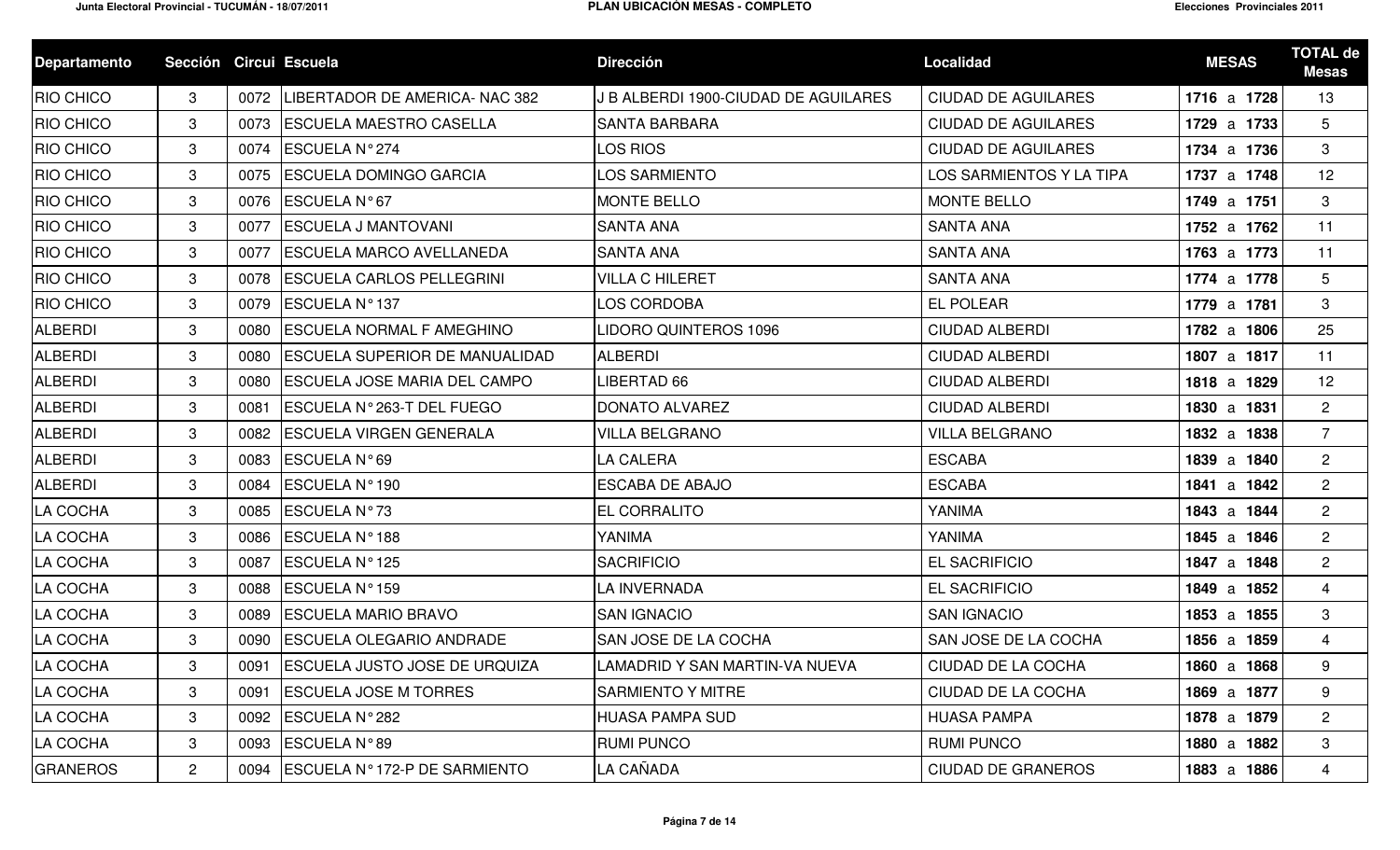| <b>Departamento</b> | Sección Circui Escuela |      |                                       | <b>Dirección</b>               | <b>Localidad</b>          | <b>MESAS</b> | <b>TOTAL de</b><br><b>Mesas</b> |
|---------------------|------------------------|------|---------------------------------------|--------------------------------|---------------------------|--------------|---------------------------------|
| <b>GRANEROS</b>     | $\overline{2}$         | 0095 | ESCUELA N°92                          | <b>CAMPO GRANDE</b>            | CIUDAD DE GRANEROS        | 1887 a 1887  |                                 |
| <b>GRANEROS</b>     | $\overline{2}$         | 0096 | <b>ESC MIXTA DE CAPACITAC TECNICA</b> | <b>LAMADRID</b>                | <b>LAMADRID</b>           | 1888 a 1895  | 8                               |
| <b>GRANEROS</b>     | $\overline{2}$         | 0097 | ESCUELA N°75                          | <b>ARBOLES GRANDES</b>         | LAMADRID                  | 1896 a 1897  | $\overline{2}$                  |
| <b>GRANEROS</b>     | $\overline{2}$         | 0098 | <b>ESCUELA BELISARIO LOPEZ</b>        | <b>CIUDAD DE GRANEROS</b>      | <b>CIUDAD DE GRANEROS</b> | 1898 a 1901  | 4                               |
| <b>GRANEROS</b>     | $\overline{2}$         | 0098 | <b>ESCUELA DE MANUALIDADES</b>        | <b>AVELLANEDA Y MORENO</b>     | <b>CIUDAD DE GRANEROS</b> | 1902 a 1906  | 5                               |
| <b>GRANEROS</b>     | $\overline{2}$         | 0099 | ESCUELA Nº 179                        | <b>LA FLORIDA</b>              | <b>TACO RALO</b>          | 1907 a 1908  | $\overline{2}$                  |
| <b>GRANEROS</b>     | $\overline{2}$         | 0100 | <b>ESCUELA N°54</b>                   | <b>TACO RALO</b>               | <b>TACO RALO</b>          | 1909 a 1913  | 5                               |
| <b>GRANEROS</b>     | $\overline{2}$         | 0101 | <b>ESCUELA N°158</b>                  | <b>PALOMA</b>                  | <b>TACO RALO</b>          | 1914 a 1914  | -1                              |
| <b>SIMOCA</b>       | $\mathbf{2}$           | 0102 | ESCUELA Nº16                          | BALDERRAMA                     | YERBA BUENA               | 1915 a 1917  | 3                               |
| <b>SIMOCA</b>       | $\overline{2}$         | 0103 | <b>ESCUELA N°266</b>                  | YERBA BUENA                    | YERBA BUENA               | 1918 a 1919  | $\overline{2}$                  |
| <b>SIMOCA</b>       | $\overline{2}$         | 0104 | ESCUELA Nº43                          | <b>EL JARDIN</b>               | <b>YERBA BUENA</b>        | 1920 a 1920  |                                 |
| <b>SIMOCA</b>       | $\mathbf{2}$           | 0105 | ESCUELA Nº134                         | <b>MACIO</b>                   | YERBA BUENA               | 1921 a 1922  | $\overline{2}$                  |
| <b>SIMOCA</b>       | $\overline{2}$         | 0106 | ESCUELA Nº 169                        | LA RINCONADA                   | MANUELA PEDRAZA           | 1923 a 1925  | 3                               |
| <b>SIMOCA</b>       | $\overline{2}$         | 0107 | <b>ESCUELA JOSEFA DIAZ</b>            | <b>25 DE MAYO Y SAN MARTIN</b> | <b>CIUDAD DE SIMOCA</b>   | 1926 a 1932  | $\overline{7}$                  |
| <b>SIMOCA</b>       | $\overline{2}$         | 0107 | <b>ESC NORMAL SUPERIOR M BELGRANO</b> | <b>GOMEZ LLUECA 950</b>        | <b>CIUDAD DE SIMOCA</b>   | 1933 a 1945  | 13                              |
| <b>SIMOCA</b>       | $\overline{2}$         | 0108 | ESCUELA N°201                         | <b>BUENA VISTA</b>             | <b>BUENA VISTA</b>        | 1946 a 1950  | $5\phantom{.0}$                 |
| <b>SIMOCA</b>       | $\overline{2}$         | 0109 | <b>ESCUELA N°36</b>                   | <b>GUEMES</b>                  | PAMPA MAYO                | 1951 a 1956  | 6                               |
| <b>SIMOCA</b>       | $\overline{2}$         | 0110 | <b>ESCUELA N°97</b>                   | LA TUNA                        | SANTA CRUZ Y LA TUNA      | 1957 a 1958  | $\overline{2}$                  |
| <b>SIMOCA</b>       | $\overline{2}$         |      | 0110A ESCUELA LOPEZ Y PLANES          | <b>SANTA CRUZ</b>              | SANTA CRUZ Y LA TUNA      | 1959 a 1961  | 3                               |
| <b>SIMOCA</b>       | $\overline{2}$         | 0111 | ESCUELA Nº 193                        | <b>SAN PEDRO MARTIR</b>        | SAN PEDRO Y SAN ANTONIO   | 1962 a 1965  | 4                               |
| <b>SIMOCA</b>       | $\overline{2}$         | 0112 | ESCUELA LOPEZ MAÑAN                   | <b>SANDOVALES</b>              | <b>ATAHONA</b>            | 1966 a 1967  | $\overline{2}$                  |
| <b>SIMOCA</b>       | $\overline{2}$         |      | 0113   ESCUELA CORNELIO SAAVEDRA      | <b>ATAHONA</b>                 | <b>ATAHONA</b>            | 1968 a 1970  | 3                               |
| <b>SIMOCA</b>       | $\overline{2}$         |      | 0114 ESCUELA N°133                    | <b>VILLA CHICLIGASTA</b>       | <b>VILLA CHICLIGASTA</b>  | 1971 a 1975  | 5                               |
| <b>SIMOCA</b>       | $\overline{2}$         | 0115 | <b>ESCUELA MATIENZO</b>               | <b>CIUDACITA</b>               | <b>CIUDACITA</b>          | 1976 a 1978  | 3                               |
| <b>SIMOCA</b>       | $\overline{2}$         | 0116 | ESCUELA N°99                          | <b>MONTEAGUDO</b>              | <b>MONTEAGUDO</b>         | 1979 a 1983  | $5\overline{)}$                 |
| <b>SIMOCA</b>       | $\overline{2}$         | 0117 | ESCUELA Nº 129                        | <b>PALOMINOS</b>               | <b>MONTEAGUDO</b>         | 1984 a 1985  | $\overline{2}$                  |
| <b>SIMOCA</b>       | $\overline{2}$         |      | 0118 ESCUELA N°286                    | <b>LOS AMAYA</b>               | <b>MONTEAGUDO</b>         | 1986 a 1986  |                                 |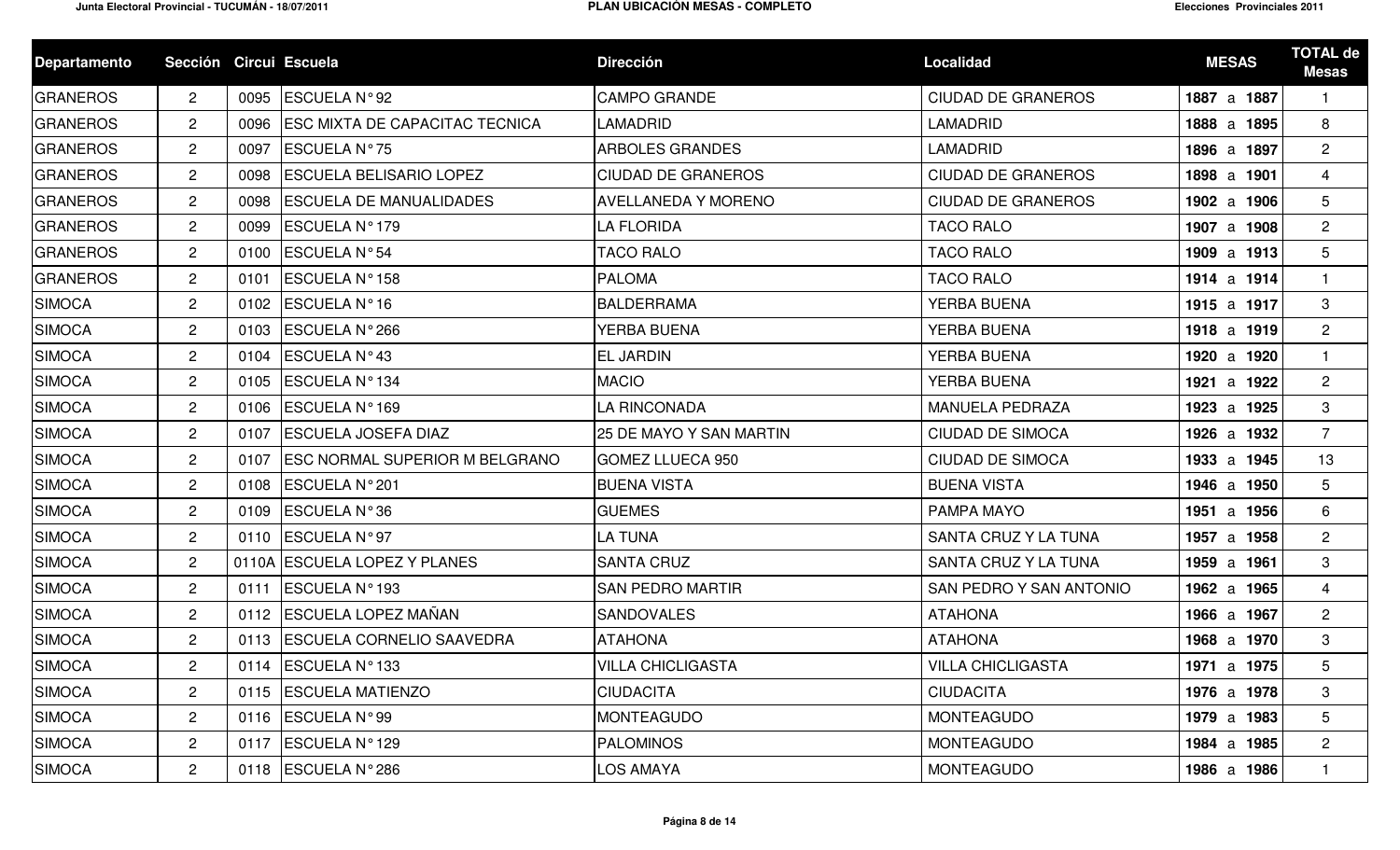| <b>Departamento</b> | Sección Circui Escuela |      |                                        | <b>Dirección</b>                  | <b>Localidad</b>             | <b>MESAS</b> | <b>TOTAL de</b><br><b>Mesas</b> |
|---------------------|------------------------|------|----------------------------------------|-----------------------------------|------------------------------|--------------|---------------------------------|
| <b>SIMOCA</b>       | $\mathbf{2}$           | 0119 | <b>ESCUELA Nº162</b>                   | <b>LOS AGUDOS</b>                 | RIO CHICO Y NVA. TRINIDAD    | 1987 a 1989  | 3                               |
| <b>SIMOCA</b>       | $\overline{2}$         | 0120 | <b>ESCUELA N°237</b>                   | <b>NUEVA TRINIDAD</b>             | RIO CHICO Y NVA. TRINIDAD    | 1990 a 1991  | $\overline{2}$                  |
| <b>SIMOCA</b>       | $\overline{2}$         | 0121 | ESCUELA Nº41- ROQUE R ARAGON           | <b>NIOGASTA</b>                   | RIO CHICO Y NVA. TRINIDAD    | 1992 a 1993  | $\overline{2}$                  |
| <b>LEALES</b>       | $\overline{2}$         | 0122 | <b>ESCUELA FRANCISCO DE AGUIRRE</b>    | <b>MANUEL GARCIA FERNANDEZ</b>    | MANUEL GARCIA FERNANDEZ      | 1994 a 1996  | 3                               |
| <b>LEALES</b>       | $\overline{2}$         | 0123 | <b>ESCUELA ARSENIO GRANILLO</b>        | <b>LAS TALAS</b>                  | <b>LAS TALAS</b>             | 1997 a 1998  | $\overline{2}$                  |
| <b>LEALES</b>       | $\overline{2}$         | 0124 | <b>ESC MANUEL GARCIA FERNANDEZ</b>     | BELGRANO Y 9 DE JULIO-BELLA VISTA | <b>CIUDAD DE BELLA VISTA</b> | 1999 a 2010  | 12                              |
| <b>LEALES</b>       | $\overline{2}$         | 0124 | <b>INST SAN JOSE DE BUENA VISTA</b>    | <b>BELLA VISTA</b>                | CIUDAD DE BELLA VISTA        | 2011 a 2023  | 13                              |
| <b>LEALES</b>       | $\overline{2}$         | 0124 | <b>ESCUELA ROQUE SAENZ PEÑA</b>        | <b>CONSTITUCION 284</b>           | CIUDAD DE BELLA VISTA        | 2024 a 2033  | 10                              |
| <b>LEALES</b>       | $\overline{2}$         | 0125 | <b>IESCUELA PRIMERA JUNTA</b>          | JUAN B ALBERDI S/N-RIO COLORADO   | RIO COLORADO                 | 2034 a 2039  | 6                               |
| <b>LEALES</b>       | $\overline{2}$         | 0126 | <b>IESCUELA N°82-SGO DEL ESTERO</b>    | <b>ESQUINA</b>                    | <b>ESQUINA Y MANCOPA</b>     | 2040 a 2042  | 3                               |
| <b>LEALES</b>       | $\overline{2}$         |      | 0126A ESCUELA Nº273 CNEL LARRABURE     | <b>MANCOPA</b>                    | <b>ESQUINA Y MANCOPA</b>     | 2043 a 2046  | $\overline{4}$                  |
| <b>LEALES</b>       | $\mathbf{2}$           | 0127 | <b>COLEGIO COLONIA LA ASUNCION</b>     | <b>INGENIO LEALES</b>             | <b>QUILMES Y LOS SUELDOS</b> | 2047 a 2051  | 5                               |
| <b>LEALES</b>       | $\overline{2}$         | 0127 | <b>IESC N°381-FERNANDO DE PRAT GAY</b> | <b>INGENIO LEALES</b>             | QUILMES Y LOS SUELDOS        | 2052 a 2056  | 5                               |
| <b>LEALES</b>       | $\overline{2}$         | 0128 | <b>ESCUELA JUAN M DE PUEYRREDON</b>    | <b>LOS SUELDOS</b>                | QUILMES Y LOS SUELDOS        | 2057 a 2061  | 5                               |
| <b>LEALES</b>       | $\overline{2}$         | 0129 | <b>ESCUELA Nº120</b>                   | <b>SANTA ROSA DE LEALES</b>       | STA. ROSA Y LAGUNA BLANCA    | 2062 a 2070  | 9                               |
| <b>LEALES</b>       | $\overline{2}$         | 0130 | <b>ESCUELA VILLA DE LEALES</b>         | <b>VILLA DE LEALES</b>            | <b>LEALES</b>                | 2071 a 2078  | 8                               |
| <b>LEALES</b>       | $\overline{2}$         | 0131 | <b>ESCUELA BATALLA DE TUCUMAN</b>      | <b>IEL CORTADERAL</b>             | STA. ROSA Y LAGUNA BLANCA    | 2079 a 2083  | 5                               |
| <b>LEALES</b>       | $\overline{2}$         | 0132 | <b>ESCUELA N°229</b>                   | <b>PUMA POZO</b>                  | STA. ROSA Y LAGUNA BLANCA    | 2084 a 2085  | $\overline{2}$                  |
| <b>LEALES</b>       | $\overline{2}$         | 0133 | <b>ESCUELA Nº104</b>                   | LOS GOMEZ                         | LOS GOMEZ                    | 2086 a 2091  | 6                               |
| <b>LEALES</b>       | $\overline{2}$         | 0134 | <b>ESCUELA Nº147</b>                   | <b>ORAN</b>                       | AGUA DULCE Y LA SOLEDAD      | 2092 a 2097  | 6                               |
| <b>LEALES</b>       | $\mathbf{2}$           | 0135 | <b>IESCUELA NAC Nº102-LOS PUESTOS</b>  | <b>RUTA 9 - LOS PUESTOS</b>       | LOS PUESTOS                  | 2098 a 2102  | 5                               |
| <b>LEALES</b>       | $\mathbf{2}^{\circ}$   | 0136 | <b>ESCUELA PEDRO ECHEVERRY</b>         | <b>ESTACION EL GUARDAMONTE</b>    | LOS PUESTOS                  | 2103 a 2104  | $\overline{2}$                  |
| <b>LEALES</b>       | $\overline{2}$         |      | 0137 ESCUELA N° 370                    | <b>ESTACION ARAOZ</b>             | ESTACION ARAOZ Y TACANAS     | 2105 a 2110  | 6                               |
| <b>LEALES</b>       | $\overline{2}$         |      | 0137A ESCUELA 25 DE MAYO               | <b>TACANAS</b>                    | ESTACION ARAOZ Y TACANAS     | 2111 a 2113  | 3                               |
| <b>LEALES</b>       | $\mathbf{2}$           |      | 0138 ESCUELA N°103                     | CAÑADA DE VICLOS                  | EL MOJON                     | 2114 a 2116  | 3                               |
| <b>LEALES</b>       | $\overline{2}$         | 0139 | ESCUELA N°80                           | <b>EL SUNCHO</b>                  | EL MOJON                     | 2117 a 2118  | $\overline{2}$                  |
| <b>CRUZ ALTA</b>    | $\mathbf{2}$           |      | 0140 ESCUELA N° 284                    | <b>LAS PIEDRITAS</b>              | <b>CIUDAD DE ALDERETES</b>   | 2119 a 2122  | 4                               |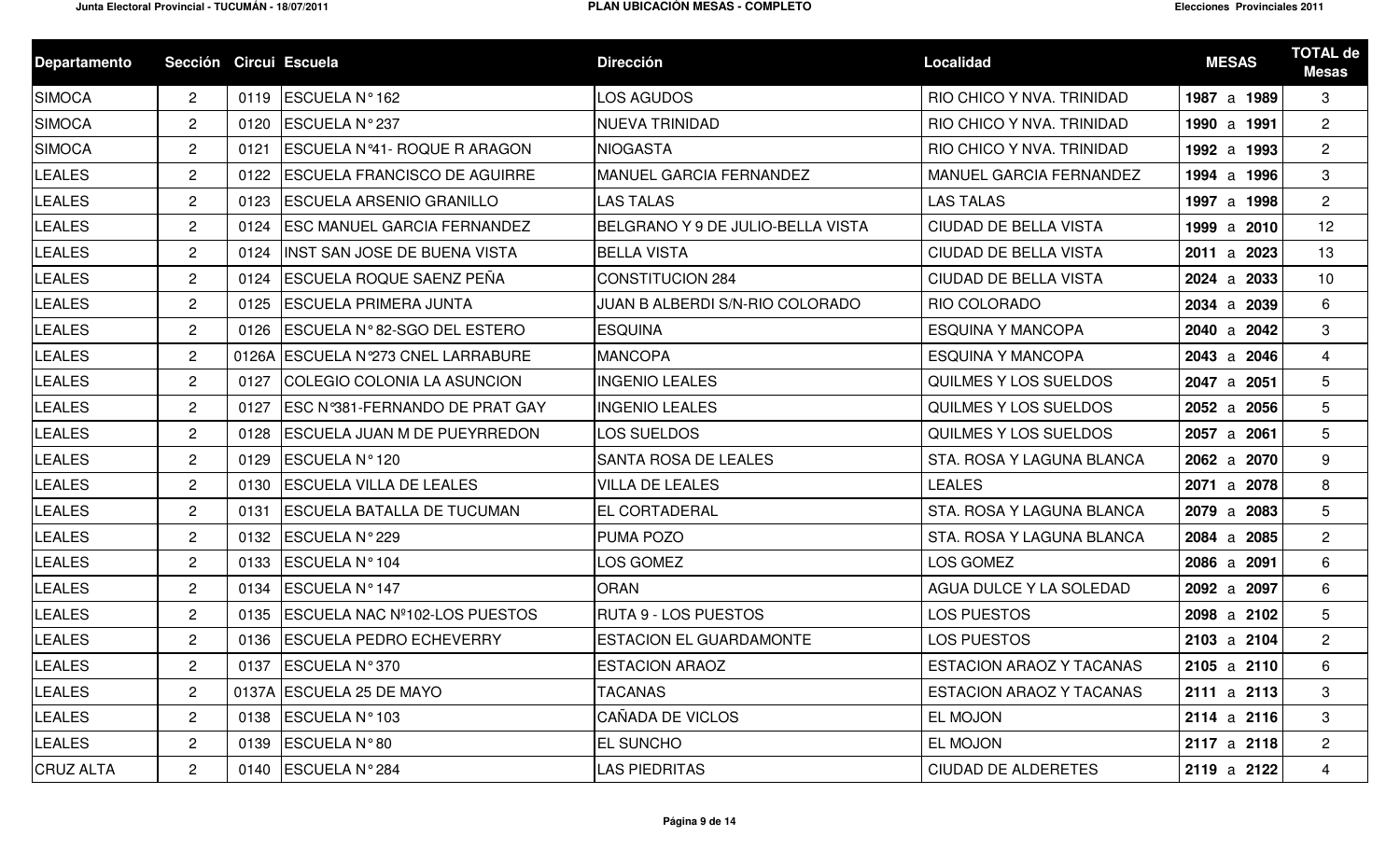| <b>Departamento</b> | Sección Circui Escuela    |      |                                       | <b>Dirección</b>                    | Localidad                  | <b>MESAS</b> | <b>TOTAL de</b><br><b>Mesas</b> |
|---------------------|---------------------------|------|---------------------------------------|-------------------------------------|----------------------------|--------------|---------------------------------|
| <b>CRUZ ALTA</b>    | $\mathbf{2}^{\circ}$      | 0141 | ESCUELA Nº110                         | <b>LOS GUTIERREZ</b>                | <b>CIUDAD DE ALDERETES</b> | 2123 a 2129  | $\overline{7}$                  |
| <b>CRUZ ALTA</b>    | $\overline{2}$            | 0141 | <b>INSTITUTO RIVADAVIA</b>            | <b>LOS GUTIERREZ</b>                | <b>CIUDAD DE ALDERETES</b> | 2130 a 2137  | 8                               |
| <b>CRUZ ALTA</b>    | $\mathbf{2}^{\circ}$      | 0142 | <b>COLEGIO SAN VICENTE DE PAUL</b>    | <b>CIUDAD DE ALDERETES</b>          | <b>CIUDAD DE ALDERETES</b> | 2138 a 2153  | 16                              |
| <b>CRUZ ALTA</b>    | $\overline{2}$            | 0142 | <b>FEDERALISMO ARGENTINO</b>          | <b>AYACUCHO Y RUCCI- ALDERETES</b>  | <b>CIUDAD DE ALDERETES</b> | 2154 a 2171  | 18                              |
| <b>CRUZ ALTA</b>    | $\mathbf{2}$              | 0142 | <b>ESCUELA FRAY MANUEL PEREZ</b>      | <b>CIUDAD DE ALDERETES</b>          | <b>CIUDAD DE ALDERETES</b> | 2172 a 2192  | 21                              |
| <b>CRUZ ALTA</b>    | $\overline{2}$            | 0142 | <b>DIVINO NIÑO JESUS</b>              | F RIERA Y CHACABUCO - ALDERETES     | <b>CIUDAD DE ALDERETES</b> | 2193 a 2202  | 10                              |
| <b>CRUZ ALTA</b>    | $\mathbf{2}$              | 0143 | COLEGIO INMACULADA CONCEPCION         | AV JOSE MARIA PAZ 100               | CIUDAD DE BANDA RIO SALI   | 2203 a 2217  | 15                              |
| <b>CRUZ ALTA</b>    | $\overline{2}$            | 0143 | <b>ESCUELA JUAN C MENDEZ</b>          | 25 DE MAYO Y 24 DE SET-BDA R.SALI   | CIUDAD DE BANDA RIO SALI   | 2218 a 2232  | 15                              |
| <b>CRUZ ALTA</b>    | $\overline{2}$            | 0144 | <b>ESCUELA NUESTRA SRA DEL VALLE</b>  | AV SANTO CRISTO 460-BDA RIO SALI    | CIUDAD DE BANDA RIO SALI   | 2233 a 2251  | 19                              |
| <b>CRUZ ALTA</b>    | $\mathbf{2}$              | 0144 | COLEGIO SECUNDARIO DE COMERCIO        | LAVALLE Y SIMON BOLIVAR-B R SALI    | CIUDAD DE BANDA RIO SALI   | 2252 a 2265  | 14                              |
| <b>CRUZ ALTA</b>    | $\overline{2}$            | 0145 | <b>ESCUELA TIBURCIO PADILLA</b>       | PJE P°DE MAYO Y H RODRIGUEZ-B R SAL | CIUDAD DE BANDA RIO SALI   | 2266 a 2280  | 15                              |
| <b>CRUZ ALTA</b>    | $\mathbf{2}^{\circ}$      | 0145 | <b>IESCUELA SECUNDARIA CRUZ ALTA</b>  | JUAN B TERAN 50 (FRENTE A SANCOR)   | CIUDAD DE BANDA RIO SALI   | 2281 a 2295  | 15                              |
| <b>CRUZ ALTA</b>    | $\mathbf{2}^{\circ}$      | 0146 | <b>ESCUELA RAMON PAZ POSSE (NUEVA</b> | AMERICO VESPUCIO Y PJE SAN JUAN     | CIUDAD DE BANDA RIO SALI   | 2296 a 2311  | 16                              |
| <b>CRUZ ALTA</b>    | $\overline{2}$            | 0146 | <b>ESCUELA DR ARTURO JAURETCHE</b>    | AV EVA PERON Y 1º DE JULIO          | CIUDAD DE BANDA RIO SALI   | 2312 a 2319  | 8                               |
| <b>CRUZ ALTA</b>    | $\overline{2}$            | 0146 | <b>ESCUELA JUAN B TERAN</b>           | TORQUINST 601-LASTENIA              | CIUDAD DE BANDA RIO SALI   | 2320 a 2342  | 23                              |
| <b>CRUZ ALTA</b>    | $\overline{2}$            | 0147 | <b>ESCUELA LUIS PASTEUR</b>           | <b>PACARA</b>                       | CIUDAD DE BANDA RIO SALI   | 2343 a 2344  | $\overline{2}$                  |
| <b>CRUZ ALTA</b>    | $\overline{2}$            | 0148 | <b>ESCUELA RICARDO JAIMES FREYRE</b>  | <b>SAN ANDRES</b>                   | <b>SAN ANDRES</b>          | 2345 a 2354  | 10                              |
| <b>CRUZ ALTA</b>    | $\overline{2}$            | 0149 | <b>ESCUELA G DE LA VEGA</b>           | <b>LOS PORCELES</b>                 | <b>SAN ANDRES</b>          | 2355 a 2355  | $\mathbf{1}$                    |
| <b>CRUZ ALTA</b>    | $\overline{2}$            | 0150 | ESCUELA Nº 277                        | <b>BAJO GRANDE</b>                  | EL BRACHO Y EL CEVILAR     | 2356 a 2358  | 3                               |
| <b>CRUZ ALTA</b>    | $\overline{2}$            | 0151 | ESCUELA Nº 271                        | LOS VILLAGRA                        | LOS BULACIO Y L/VILLAGRA   | 2359 a 2360  | $\overline{2}$                  |
| <b>CRUZ ALTA</b>    | $\mathbf{2}$              | 0152 | ESCUELA PROVINCIAL N°228              | IRUTA 9 KM 1272 - EL CEBILAR        | EL BRACHO Y EL CEVILAR     | 2361 a 2364  | $\overline{4}$                  |
| <b>CRUZ ALTA</b>    | $\mathbf{2}^{\circ}$      |      | 0153 ESCUELA N° 291                   | <b>LOS BULACIO</b>                  | LOS BULACIO Y L/VILLAGRA   | 2365 a 2367  | 3                               |
| <b>CRUZ ALTA</b>    | $\mathbf{2}^{\mathsf{I}}$ |      | 0154 ESCUELA N° 304                   | <b>EL BRACHO</b>                    | EL BRACHO Y EL CEVILAR     | 2368 a 2369  | $2^{\circ}$                     |
| <b>CRUZ ALTA</b>    | $\mathbf{2}$              | 0155 | <b>ESCUELA ESTEBAN DE LUCA</b>        | <b>LUISIANA</b>                     | LA FLORIDA Y LUISIANA      | 2370 a 2371  | $2^{\circ}$                     |
| <b>CRUZ ALTA</b>    | $\overline{2}$            | 0156 | <b>ESCUELA ING JUAN B BASCARY</b>     | LA FLORIDA                          | LA FLORIDA Y LUISIANA      | 2372 a 2386  | 15                              |
| <b>CRUZ ALTA</b>    | $\overline{2}$            | 0157 | <b>ESCUELA SANTIAGO GALLO</b>         | <b>DELFIN GALLO</b>                 | <b>DELFIN GALLO</b>        | 2387 a 2395  | 9                               |
| <b>CRUZ ALTA</b>    | $\overline{2}$            | 0157 | <b>ESCUELA WENCESLAO POSSE</b>        | <b>DELFIN GALLO</b>                 | <b>DELFIN GALLO</b>        | 2396 a 2404  | 9                               |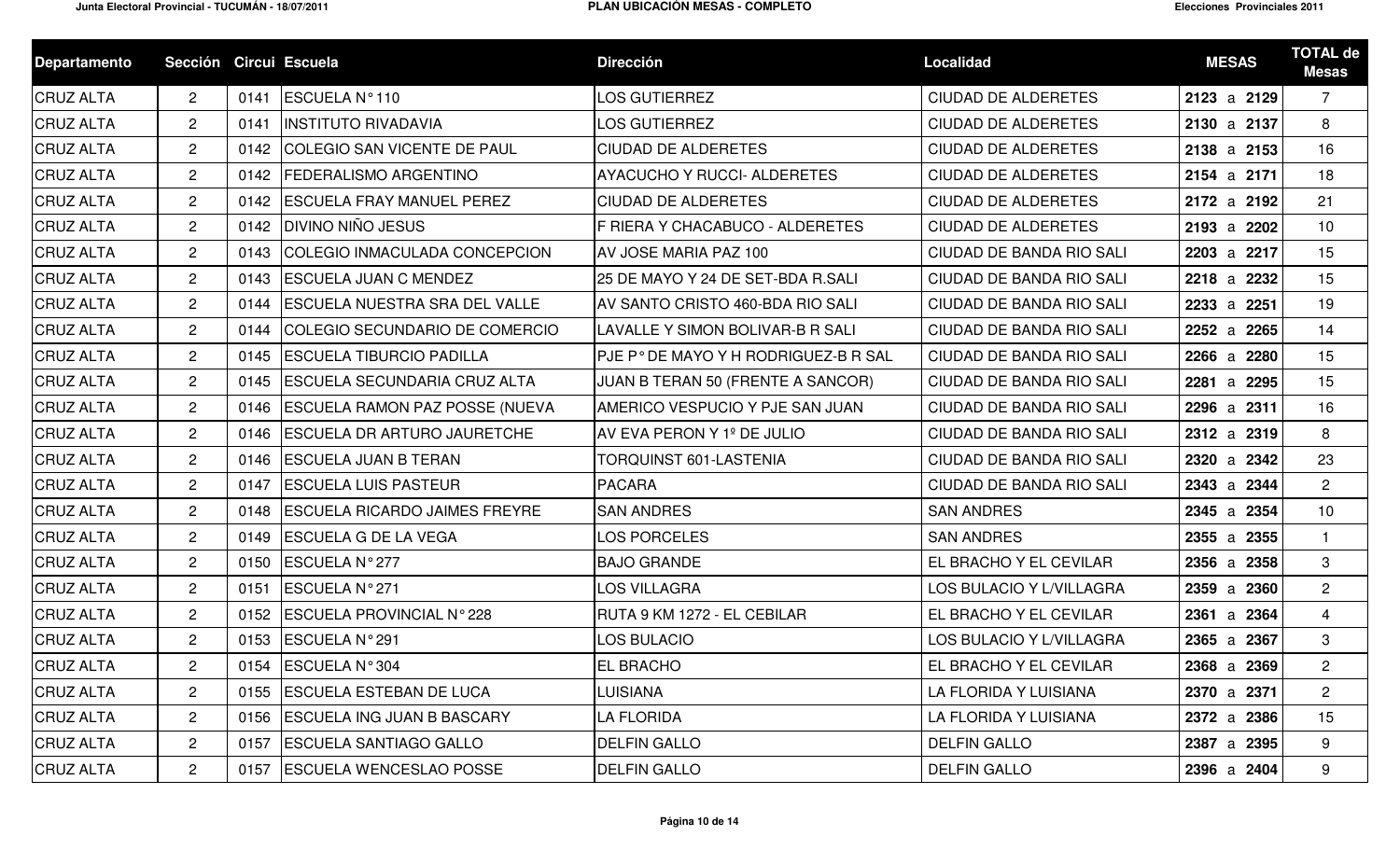| <b>Departamento</b> | Sección Circui Escuela |      |                                      | <b>Dirección</b>            | <b>Localidad</b>         | <b>MESAS</b> | <b>TOTAL de</b><br><b>Mesas</b> |
|---------------------|------------------------|------|--------------------------------------|-----------------------------|--------------------------|--------------|---------------------------------|
| <b>CRUZ ALTA</b>    | $\mathbf{2}$           | 0158 | <b>ESCUELA GRAL ARENALES</b>         | <b>COLOMBRES</b>            | <b>COLOMBRES</b>         | 2405 a 2419  | 15                              |
| <b>CRUZ ALTA</b>    | $\mathbf{2}$           |      | 0159 ESCUELA 12 DE OCTUBRE           | COLONIA CUATRO DE COLOMBRES | <b>COLOMBRES</b>         | 2420 a 2421  | $\mathbf{2}$                    |
| <b>CRUZ ALTA</b>    | $\mathbf{2}$           | 0160 | ESCUELA N°56                         | <b>SAN MIGUELITO</b>        | RANCHILLOS Y SAN MIGUEL  | 2422 a 2426  | 5                               |
| <b>CRUZ ALTA</b>    | $\overline{c}$         | 0161 | <b>ESCUELA PROVINCIA DE SAN LUIS</b> | <b>RANCHILLOS</b>           | RANCHILLOS Y SAN MIGUEL  | 2427 a 2435  | 9                               |
| <b>CRUZ ALTA</b>    | $\overline{2}$         | 0161 | <b>ESCUELA POLITECNICA</b>           | <b>RANCHILLOS</b>           | RANCHILLOS Y SAN MIGUEL  | 2436 a 2444  | 9                               |
| <b>CRUZ ALTA</b>    | $\mathbf{2}$           | 0162 | ESCUELA Nº 142                       | ARBOL SOLO                  | RANCHILLOS Y SAN MIGUEL  | 2445 a 2447  | 3                               |
| <b>CRUZ ALTA</b>    | $\overline{2}$         | 0163 | ESCUELA N°270                        | <b>FAVORINA</b>             | EL NARANJITO             | 2448 a 2450  | 3                               |
| <b>CRUZ ALTA</b>    | $\mathbf{2}$           | 0164 | <b>ESCUELA JUAN GORRITI</b>          | EL NARANJITO                | EL NARANJITO             | 2451 a 2453  | 3                               |
| <b>CRUZ ALTA</b>    | $\mathbf{2}$           |      | 0165 ESCUELA BLAS PARERA             | LOS PEREZ                   | LOS PEREZ                | 2454 a 2454  |                                 |
| <b>CRUZ ALTA</b>    | $\mathbf{2}$           | 0166 | <b>ESCUELA N°3</b>                   | <b>COLONIA MAYO</b>         | <b>LOS PEREZ</b>         | 2455 a 2457  | 3                               |
| <b>CRUZ ALTA</b>    | $\mathbf{2}$           | 0167 | <b>ESCUELA JOSE COLOMBRES</b>        | LOS LAPACHITOS              | LOS PEREZ                | 2458 a 2458  |                                 |
| <b>CRUZ ALTA</b>    | $\mathbf{2}$           | 0168 | <b>ESCUELA BRIGIDO TERAN</b>         | LOS RALOS                   | LOS RALOS                | 2459 a 2468  | 10                              |
| <b>CRUZ ALTA</b>    | $\mathbf{2}$           | 0168 | <b>ESCUELA LIZONDO BORDA</b>         | LOS RALOS                   | <b>LOS RALOS</b>         | 2469 a 2478  | 10                              |
| <b>CRUZ ALTA</b>    | $\mathbf{2}$           | 0169 | ESCUELA Nº111                        | LOLITA NORTE                | <b>LOS RALOS</b>         | 2479 a 2480  | $\overline{2}$                  |
| <b>CRUZ ALTA</b>    | $\overline{2}$         | 0170 | ESCUELA N°335                        | LOS PEREYRA                 | <b>LOS PEREYRA</b>       | 2481 a 2484  | $\overline{4}$                  |
| <b>CRUZ ALTA</b>    | $\overline{2}$         |      | 0170A ESCUELA Nº312 BLANCO POZO      | <b>BLANCO POZO</b>          | <b>LOS PEREYRA</b>       | 2485 a 2485  | $\mathbf{1}$                    |
| <b>CRUZ ALTA</b>    | $\mathbf{2}$           | 0171 | ESCUELA N°87                         | <b>LAS CEJAS</b>            | <b>LAS CEJAS</b>         | 2486 a 2491  | 6                               |
| BURRUYACU           | $\mathbf{2}$           |      | 0172 ESCUELA N°61                    | RIO NIO                     | <b>VILLA PADRE MONTI</b> | 2492 a 2493  | $\overline{2}$                  |
| BURRUYACU           | $\mathbf{2}^{\prime}$  | 0173 | <b>ESCUELA PEDRO M ARAOZ</b>         | <b>VILLA PADRE MONTI</b>    | <b>VILLA PADRE MONTI</b> | 2494 a 2494  | $\mathbf{1}$                    |
| BURRUYACU           | $\mathbf{2}$           |      | 0174 ESCUELA N°150                   | EL SUNCHAL                  | EL NARANJO Y EL SUNCHAL  | 2495 a 2496  | $\overline{2}$                  |
| BURRUYACU           | $\mathbf{2}$           |      | 0175 ESCUELA N° 250                  | EL TIMBO VIEJO              | <b>EL TIMBO</b>          | 2497 a 2500  | $\overline{4}$                  |
| BURRUYACU           | $\mathbf{2}^{\circ}$   |      | 0176 ESCUELA N°326                   | <b>TRANQUITAS</b>           | <b>EL TIMBO</b>          | 2501 a 2503  | 3                               |
| BURRUYACU           | $\overline{2}$         |      | 0177 ESCUELA ALBERTO SOLDATI         | <b>EL TIMBO</b>             | EL TIMBO                 | 2504 a 2507  | $\mathbf{\Lambda}$              |
| <b>BURRUYACU</b>    | $\overline{2}$         |      | 0178 ESCUELA Nº152                   | <b>EL NARANJO</b>           | EL NARANJO Y EL SUNCHAL  | 2508 a 2511  | $\overline{4}$                  |
| <b>BURRUYACU</b>    | $\mathbf{2}$           | 0179 | ESCUELA N°242                        | CAÑADA DE ALZOGARAY         | EL CHAÑAR                | 2512 a 2512  | $\mathbf{1}$                    |
| <b>BURRUYACU</b>    | $\overline{2}$         | 0180 | ESCUELA N°60                         | EL CHAÑAR                   | EL CHAÑAR                | 2513 a 2521  | 9                               |
| <b>BURRUYACU</b>    | $\overline{2}$         | 0181 | ESCUELA N°91                         | <b>MARIÑO</b>               | EL CHAÑAR                | 2522 a 2525  | $\overline{4}$                  |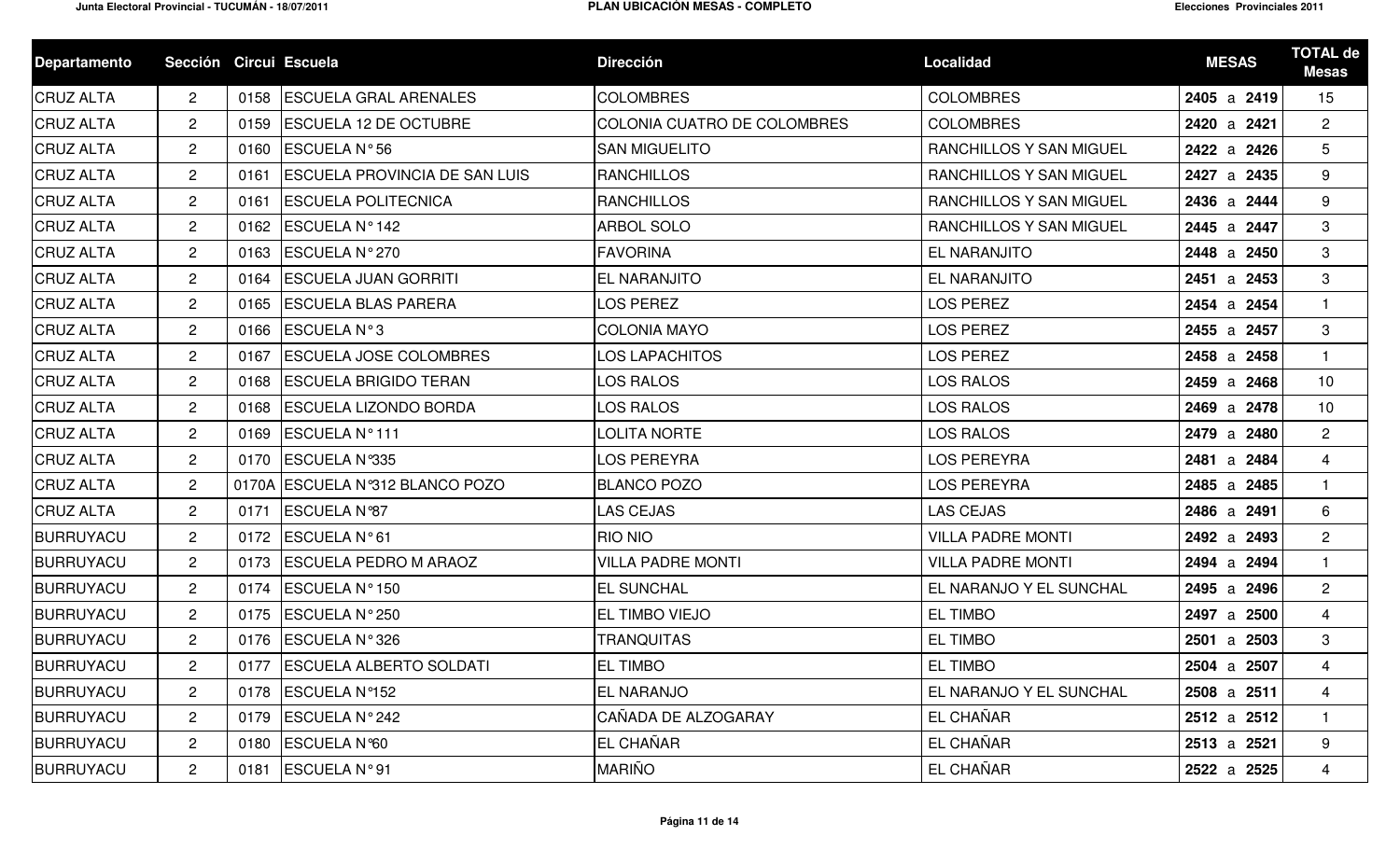| <b>Departamento</b> | Sección Circui Escuela |      |                                   | <b>Dirección</b>            | <b>Localidad</b>           | <b>MESAS</b> | <b>TOTAL de</b><br><b>Mesas</b> |
|---------------------|------------------------|------|-----------------------------------|-----------------------------|----------------------------|--------------|---------------------------------|
| BURRUYACU           | $\mathbf{2}$           | 0182 | ESCUELA N°366                     | <b>REQUELME</b>             | EL PUESTITO                | 2526 a 2526  | $\mathbf{1}$                    |
| BURRUYACU           | $\overline{2}$         | 0183 | ESCUELA N° 205                    | EL PUESTITO                 | EL PUESTITO                | 2527 a 2528  | $\overline{2}$                  |
| BURRUYACU           | $\mathbf{2}$           | 0184 | <b>ESCUELA RAWSON</b>             | <b>VILLA BURRUYACU</b>      | <b>CIUDAD DE BURRUYACU</b> | 2529 a 2538  | 10                              |
| BURRUYACU           | $\mathbf{2}$           | 0185 | <b>ESCUELA BENJAMIN PAZ</b>       | <b>EL TAJAMAR</b>           | BENJAMIN ARAOZ Y TAJAMAR   | 2539 a 2539  | $\mathbf{1}$                    |
| BURRUYACU           | $\mathbf{2}$           | 0186 | ESCUELA N°30                      | <b>EL CAJON</b>             | BENJAMIN ARAOZ Y TAJAMAR   | 2540 a 2541  | $\overline{2}$                  |
| BURRUYACU           | $\overline{2}$         | 0187 | ESCUELA N°211                     | CAÑADA DE LA CRUZ           | LA RAMADA Y LA CRUZ        | 2542 a 2545  | $\overline{4}$                  |
| BURRUYACU           | $\overline{2}$         | 0188 | <b>ESCUELA AMADEO JACQUES</b>     | LA RAMADA                   | LA RAMADA Y LA CRUZ        | 2546 a 2552  | $\overline{7}$                  |
| BURRUYACU           | $\overline{2}$         | 0189 | ESCUELA N°313                     | LA RAMADA DE ABAJO          | LA RAMADA Y LA CRUZ        | 2553 a 2555  | 3                               |
| <b>BURRUYACU</b>    | $\mathbf{2}^{\prime}$  | 0190 | <b>ESCUELA N°57</b>               | <b>7 DE ABRIL</b>           | 7 DE ABRIL                 | 2556 a 2559  | $\overline{4}$                  |
| BURRUYACU           | $\mathbf{2}^{\prime}$  | 0191 | ESCUELA N° 208                    | <b>CHILCA</b>               | 7 DE ABRIL                 | 2560 a 2560  | $\mathbf{1}$                    |
| BURRUYACU           | $\overline{2}$         |      | 0192 ESCUELA Nº 173               | PUESTO DE UNCOS             | <b>GARMENDIA</b>           | 2561 a 2561  | $\mathbf{1}$                    |
| BURRUYACU           | $\mathbf{2}$           | 0193 | <b>ESCUELA PROVINCIA DE SALTA</b> | <b>GARMENDIA</b>            | <b>GARMENDIA</b>           | 2562 a 2570  | 9                               |
| BURRUYACU           | $\overline{2}$         | 0194 | <b>ESCUELA BENJAMIN ARAOZ</b>     | <b>VILLA BENJAMIN ARAOZ</b> | BENJAMIN ARAOZ Y TAJAMAR   | 2571 a 2576  | 6                               |
| BURRUYACU           | $\overline{2}$         | 0195 | ESCUELA N°62                      | TALA POZO                   | PIEDRABUENA                | 2577 a 2578  | $\overline{2}$                  |
| <b>BURRUYACU</b>    | $\overline{2}$         | 0196 | ESCUELA Nº118                     | PIEDRABUENA                 | PIEDRABUENA                | 2579 a 2583  | 5                               |
| BURRUYACU           | $\mathbf{2}^{\prime}$  | 0197 | ESCUELA Nº 368                    | <b>VIRGINIA</b>             | PIEDRABUENA                | 2584 a 2585  | $\overline{2}$                  |
| <b>TRANCAS</b>      | $\overline{2}$         | 0198 | <b>ESCUELA NACIONAL</b>           | SAN PEDRO DE COLALAO        | SAN PEDRO DE COLALAO       | 2586 a 2593  | 8                               |
| <b>TRANCAS</b>      | $\mathbf{2}^{\prime}$  | 0199 | ESCUELA N°389                     | TACANAS                     | SAN PEDRO DE COLALAO       | 2594 a 2595  | $\overline{2}$                  |
| <b>TRANCAS</b>      | $\mathbf{2}^{\prime}$  | 0200 | ESCUELA N°214                     | <b>GONZALO</b>              | <b>CHOROMORO</b>           | 2596 a 2596  | $\mathbf{1}$                    |
| <b>TRANCAS</b>      | $\mathbf{2}^{\prime}$  | 0201 | ESCUELA Nº171                     | LEOCADIO PAZ                | <b>CIUDAD DE TRANCAS</b>   | 2597 a 2597  | $\mathbf{1}$                    |
| <b>TRANCAS</b>      | $\overline{2}$         | 0202 | ESCUELA Nº47                      | <b>ZARATE SUR</b>           | SAN PEDRO DE COLALAO       | 2598 a 2598  | $\mathbf{1}$                    |
| <b>TRANCAS</b>      | $\mathbf{2}^{\prime}$  |      | 0203   ESCUELA N° 221             | <b>CHUSCHA</b>              | <b>CHOROMORO</b>           | 2599 a 2600  | $\mathbf{2}$                    |
| <b>TRANCAS</b>      | $\overline{2}$         |      | 0204 ESCUELA N°216                | <b>EL POTRERO</b>           | <b>CHOROMORO</b>           | 2601 a 2602  | $2^{\circ}$                     |
| <b>TRANCAS</b>      | $\overline{2}$         | 0205 | ESCUELA Nº128                     | <b>VIPOS</b>                | <b>TAPIA</b>               | 2603 a 2603  |                                 |
| <b>TRANCAS</b>      | $\mathbf{2}^{\prime}$  | 0206 | ESCUELA Nº45                      | <b>TAPIA</b>                | <b>TAPIA</b>               | 2604 a 2605  | $\overline{2}$                  |
| <b>TRANCAS</b>      | $\mathbf{2}$           | 0207 | <b>ESCUELA MITRE</b>              | <b>CIUDAD DE TRANCAS</b>    | <b>CIUDAD DE TRANCAS</b>   | 2606 a 2617  | 12                              |
| <b>TRANCAS</b>      | $\overline{2}$         |      | 0208 ESCUELA Nº 42                | <b>BENJAMIN PAZ</b>         | <b>CIUDAD DE TRANCAS</b>   | 2618 a 2619  | $\overline{2}$                  |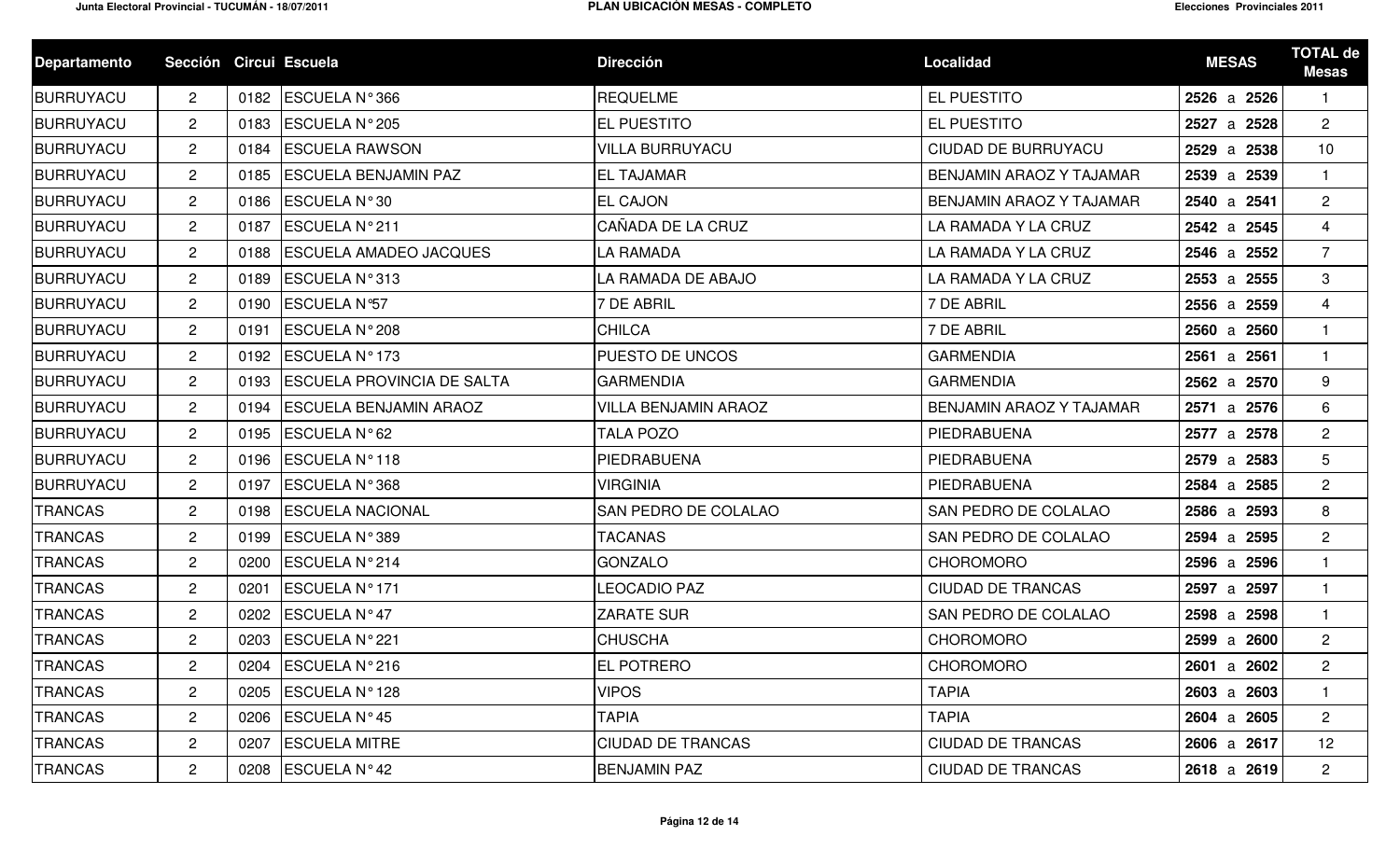| <b>Departamento</b> | Sección Circui Escuela |      |                                       | <b>Dirección</b>               | <b>Localidad</b>             | <b>MESAS</b> | <b>TOTAL de</b><br><b>Mesas</b> |
|---------------------|------------------------|------|---------------------------------------|--------------------------------|------------------------------|--------------|---------------------------------|
| <b>TRANCAS</b>      | $\overline{2}$         | 0209 | <b>ESCUELA JAVIER LOPEZ</b>           | <b>CHOROMORO</b>               | <b>CHOROMORO</b>             | 2620 a 2622  | 3                               |
| <b>TRANCAS</b>      | $\mathbf{2}^{\prime}$  | 0210 | ESCUELA N° 204                        | <b>SAN ISIDRO LABRADOR</b>     | <b>CIUDAD DE TRANCAS</b>     | 2623 a 2623  | $\mathbf{1}$                    |
| <b>TRANCAS</b>      | $\overline{2}$         | 0211 | <b>ESCUELA JAVIER LOPEZ</b>           | <b>CHOROMORO</b>               | <b>CHOROMORO</b>             | 2624 a 2624  | $\mathbf{1}$                    |
| <b>YERBA BUENA</b>  | 3                      | 0212 | <b>ESCUELA OTILDE B. TORO</b>         | <b>SAN JAVIER</b>              | <b>SAN JAVIER</b>            | 2625 a 2626  | $\overline{2}$                  |
| <b>YERBA BUENA</b>  | 3                      | 0213 | <b>ESC COOPERATIVISMO ARGENTINO</b>   | PJE LOS LIRIOS - VILLA CARMELA | <b>CEVIL REDONDO</b>         | 2627 a 2639  | 13                              |
| <b>YERBA BUENA</b>  | 3                      | 0213 | <b>ESC Nº113-JOAQUIN V GONZALEZ</b>   | <b>VILLA CARMELA</b>           | <b>CEVIL REDONDO</b>         | 2640 a 2652  | 13                              |
| <b>YERBA BUENA</b>  | 3                      |      | 0214 ESCUELA LA SALOBREÑA             | AV PERON 700                   | CIUDAD DE YERBA BUENA        | 2653 a 2663  | 11                              |
| <b>YERBA BUENA</b>  | 3                      | 0214 | <b>ESCUELA JUSTINIANO FRIAS SILVA</b> | EX INGENIO SAN JOSE            | <b>CIUDAD DE YERBA BUENA</b> | 2664 a 2675  | 12                              |
| <b>YERBA BUENA</b>  | 3                      | 0215 | COLEGIO SAN PATRICIO (PRIMARIO        | <b>AV ACONQUIJA 631</b>        | CIUDAD DE YERBA BUENA        | 2676 a 2688  | 13                              |
| <b>YERBA BUENA</b>  | 3                      | 0215 | <b>ESCUELA MATE DE LUNA</b>           | LOS CEIBOS 49                  | CIUDAD DE YERBA BUENA        | 2689 a 2699  | 11                              |
| <b>YERBA BUENA</b>  | 3                      | 0215 | COLEGIO SAN PATRICIO (SECUNDAR        | YERBA BUENA                    | CIUDAD DE YERBA BUENA        | 2700 a 2711  | 12                              |
| <b>YERBA BUENA</b>  | 3                      | 0215 | <b>ESCUELA DE COMERCIO M LILLO</b>    | BRASIL 1700                    | <b>CIUDAD DE YERBA BUENA</b> | 2712 a 2721  | 10                              |
| <b>YERBA BUENA</b>  | 3                      | 0216 | <b>ESCUELA JOSE I THAMES</b>          | AV ACONQUIJA 1690              | CIUDAD DE YERBA BUENA        | 2722 a 2735  | 14                              |
| YERBA BUENA         | 3                      | 0216 | <b>COLEGIO EL SALVADOR</b>            | F CARIOLA Y SAN LORENZO        | CIUDAD DE YERBA BUENA        | 2736 a 2746  | 11                              |
| YERBA BUENA         | 3                      | 0216 | <b>COLEGIO BOISDRON</b>               | LAMADRID 1048                  | <b>CIUDAD DE YERBA BUENA</b> | 2747 a 2763  | 17                              |
| <b>YERBA BUENA</b>  | 3                      | 0216 | COLEGIO SAN JAVIER                    | AV ACONQUIJA 2300              | CIUDAD DE YERBA BUENA        | 2764 a 2775  | 12                              |
| <b>TAFI VIEJO</b>   | 3                      | 0217 | ESCUELA N°219                         | <b>ANCA JULI</b>               | <b>ANCA JULI</b>             | 2776 a 2776  | $\mathbf{1}$                    |
| <b>TAFI VIEJO</b>   | 3                      | 0218 | ESCUELA N°350                         | <b>SAN JOSE DE CHASQUIVIL</b>  | <b>ANCA JULI</b>             | 2777 a 2777  | $\mathbf{1}$                    |
| <b>TAFI VIEJO</b>   | 3                      | 0219 | <b>ESCUELA GASPAR DE MEDINA</b>       | <b>RACO</b>                    | <b>RACO</b>                  | 2778 a 2782  | $5\phantom{.0}$                 |
| <b>TAFI VIEJO</b>   | 3                      | 0220 | ESCUELA N°215                         | <b>ANFAMA</b>                  | <b>RACO</b>                  | 2783 a 2783  | $\mathbf{1}$                    |
| <b>TAFI VIEJO</b>   | 3                      | 0221 | <b>ESCUELA ABEL PEYRANO</b>           | <b>EL SIAMBON</b>              | <b>RACO</b>                  | 2784 a 2786  | 3                               |
| <b>TAFI VIEJO</b>   | 3                      | 0222 | ESCUELA N°59                          | LA ESPERANZA                   | <b>LA ESPERANZA</b>          | 2787 a 2788  | $\overline{2}$                  |
| <b>TAFI VIEJO</b>   | 3                      |      | 0223 ESCUELA PROSPERO MENA            | PERU Y PAYSANDU                | CIUDAD DE TAFI VIEJO         | 2789 a 2800  | 12                              |
| <b>TAFI VIEJO</b>   | $\mathbf{3}$           | 0223 | <b>ESCUELA NICOLAS AVELLANEDA</b>     | <b>SARGENTO CABRAL 576</b>     | CIUDAD DE TAFI VIEJO         | 2801 a 2812  | 12                              |
| <b>TAFI VIEJO</b>   | 3                      |      | 0223A COLEGIO NACIONAL                | 9 DE JULIO 381-TAFI VIEJO      | CIUDAD DE TAFI VIEJO         | 2813 a 2824  | 12                              |
| <b>TAFI VIEJO</b>   | 3                      |      | 0223A ESCUELA FRAY C RODRIGUEZ        | BELGRANO 351                   | CIUDAD DE TAFI VIEJO         | 2825 a 2834  | 10                              |
| <b>TAFI VIEJO</b>   | $\mathbf{3}$           |      | 0223B ESCUELA CONGRESO DE TUCUMAN     | CONGRESO 860-TAFI VIEJO        | CIUDAD DE TAFI VIEJO         | 2835 a 2851  | 17                              |